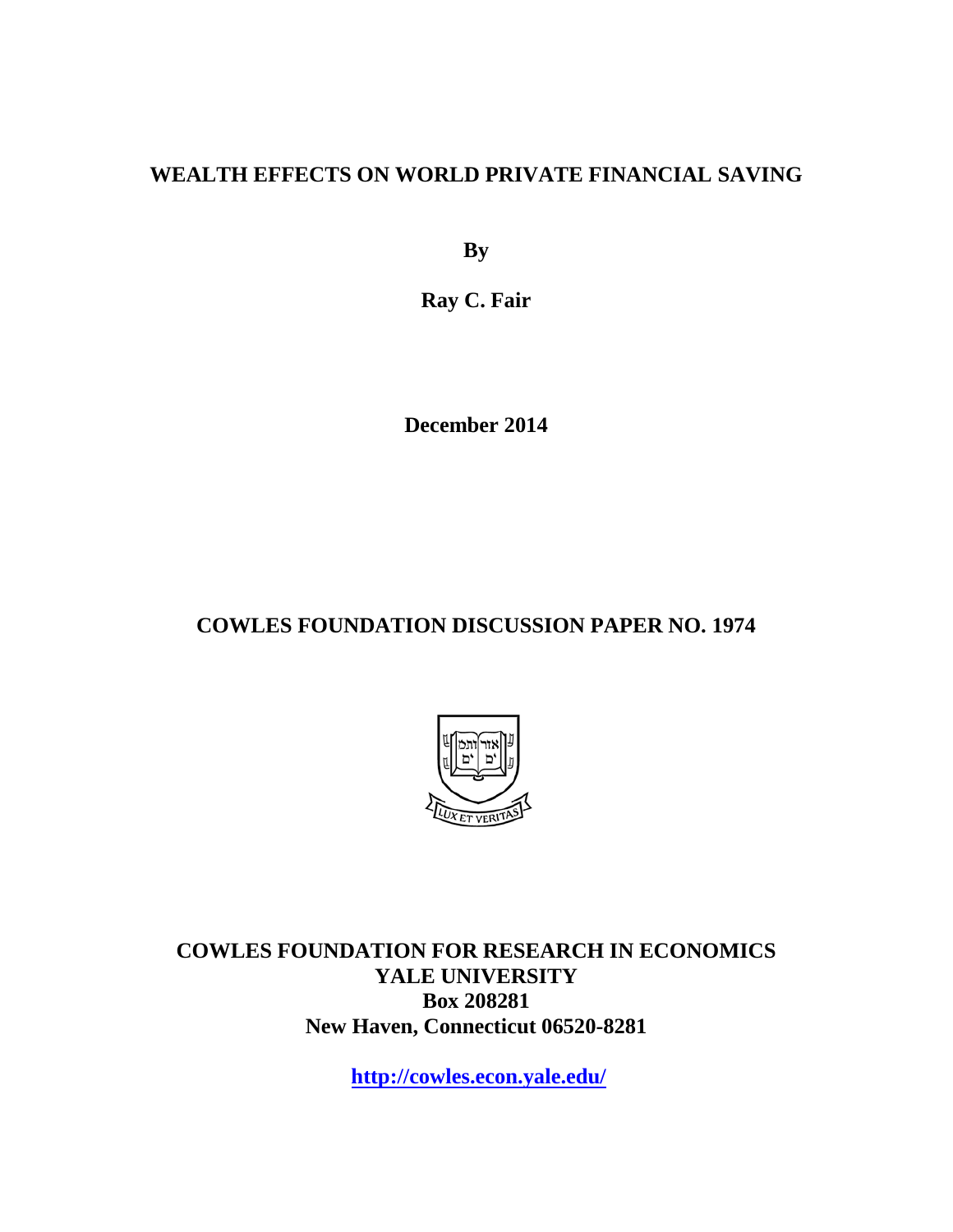# Wealth Effects on World Private Financial Saving

#### Ray C. Fair<sup>∗</sup>

#### December 2014

#### Abstract

This paper shows that about 70 percent of the variance of the yearly change in the world private financial saving rate can be explained by lagged changes in world stock and housing prices for the sample period 1982–2013. The results suggest that increased fluctuations in asset prices since 1995 have led to increased fluctuations in the world private financial saving rate. Wealth effects on private demand appear to be large.

## 1 Introduction

The results in this paper suggest that changes in world asset prices have large effects on changes in the world private financial saving rate. Annual data on the world private financial saving rate, denoted  $sp_t^*$ , are constructed for the 1980–2013 period. It will be seen that fluctuations in this rate are much larger after 1995 than before. It is also the case that fluctuations in world stock and housing prices are much larger after 1995 than before. Regression results show that about 70 percent

<sup>∗</sup>Cowles Foundation, Department of Economics, Yale University, New Haven, CT 06520-8281. Phone: 203-980-0646; e-mail: ray.fair@yale.edu; website: *fairmodel.econ.yale.edu*. I am indebted to William Brainard for helpful discussions.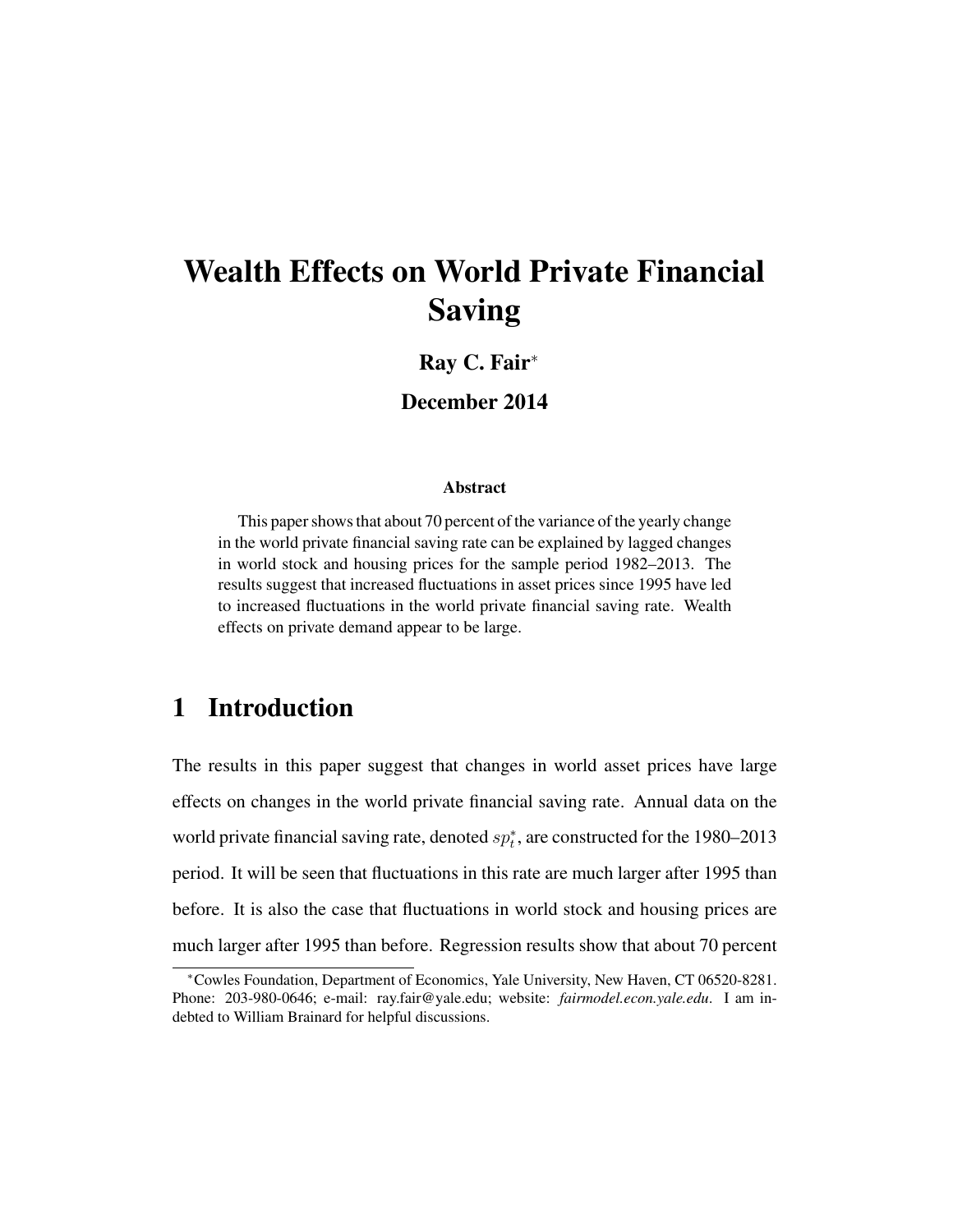of the variance of the change in  $sp_t^*$  can be explained by lagged changes in world stock and housing prices for the sample period 1982–2013.

 $sp<sub>t</sub><sup>*</sup>$  is constructed as follows. First, country i's current account,  $S<sub>it</sub>$ , is its financial saving vis á vis the rest of the world. If its current account is in surplus, there is an increase in its net foreign assets, and conversely if its current account is in deficit. The sum of the current accounts of all countries in the world is zero after converting the current accounts to a common currency. The financial saving of a country's government,  $SG_{it}$ , is total government revenue minus total government expense. If a government's financial saving is positive, there is an increase in the government's net financial assets, and conversely if the government's financial saving is negative. The financial saving of a country's private sector,  $SP_{it}$ , is  $S_{it} - SG_{it}$ . Because the sum of  $S_{it}$  across all countries is zero after converting to a common currency, the sum of  $SP_{it}$  is equal to minus the sum of  $SG_{it}$  after converting each to a common currency. If the sum of  $SP_{it}$  after converting to a common currency is positive, this means there is a net flow of funds from the world's private sector to the world's government sector, and conversely if the sum is negative.  $sp_t^*$  is the sum of  $SP_{it}$  divided by world GDP, where all variables are converted to U.S. dollars.

This paper is concerned with *financial* saving—flows of funds among sectors and countries. Financial saving does not distinguish between consumption and investment expenditures. The financial saving of a sector or country is total revenue minus total expenditures, including expenditures that are classified in the national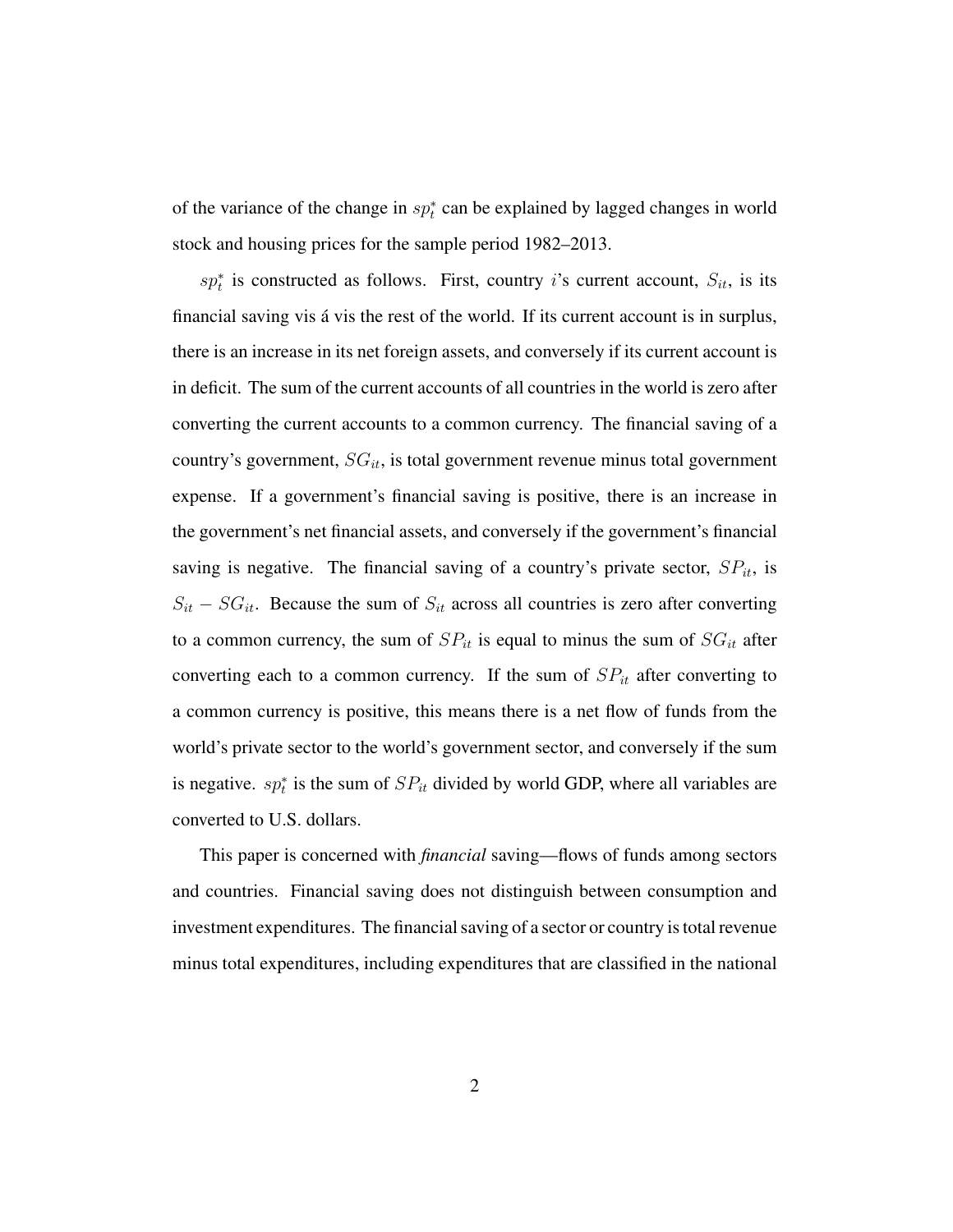income and product accounts as investment expenditures.<sup>1</sup> Consider the GDP definition for a country,  $Y_{it} = C_{it} + I_{it} + G_{it} + EX_{it} - IM_{it}$ , where  $Y_{it}$  is GDP,  $C_{it}$  is consumption,  $I_{it}$  is investment,  $G_{it}$  is government spending,  $EX_{it}$  is the level of exports, and  $IM_{it}$  is the level of imports.  $S_{it}$  as used in this paper is  $Y_{it} - C_{it} - I_{it} - G_{it}$ , namely the country's current account,  $EX_{it} - IM_{it}$ . A country's saving, on the other hand, which will be denoted  $SAV_{it}$ , is  $Y_{it}-C_{it}-G_{it}$ , so  $S_{it} = SAV_{it} - I_{it}$ . In this paper  $SAV_{it}$  will be called "saving," and  $S_{it}$ ,  $SP_{it}$ , and  $SG_{it}$  will be called "financial saving."

Much of the literature on saving behavior is concerned with  $SAV_{it}$ . It is important to realize that a country's current account,  $S_{it}$ , can be large relative to its GDP even though it has a low saving rate (because  $I_{it}$  is small). If one is talking about which countries are financing, say, a large U.S. current account deficit, it is not necessarily countries with high saving rates. By definition all current account deficits are financed by current account surpluses (because the sum of  $S_{it}$  across countries is zero), but this in itself says nothing about which countries have high saving rates and which have low saving rates.

Bernanke (2005) in a well known speech discussed the possibility of a global saving glut in the early 2000s, and econometric studies—for example, Chinn and Ito (2007) and Gruber and Kamin (2007)—examining this theory followed. In the econometric work current account balances for a number of countries are regressed on a variety of variables. To the extent that the right hand side variables are exogenous, these regressions can be considered reduced form regressions. An

<sup>&</sup>lt;sup>1</sup>The difference between consumption and investment expenditures in national income and product accounts is, of course, somewhat arbitrary. For example, consumer durable expenditures and clothing expenditures have an investment component to them, as do educational expenditures.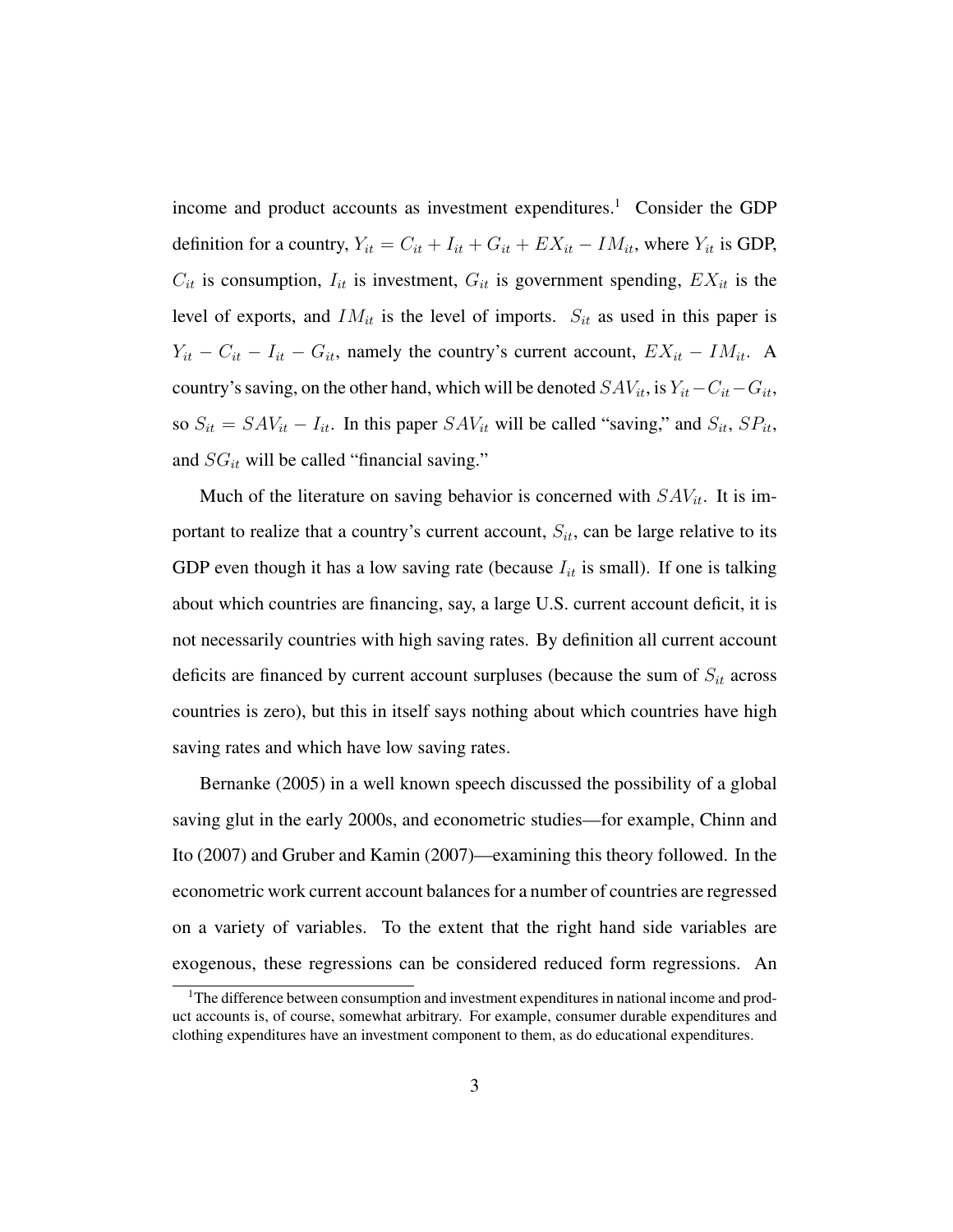issue with this work is that there cannot be a global saving glut regarding current account balances, since they sum to zero across countries. It is thus not clear what to make of the regression results regarding a possible global saving glut. Bernanke's speech is in fact not really concerned with a global saving glut, but with the large U.S. current account deficit. He discusses a number of possible reasons for the large U.S. deficit and for the surpluses of some other countries. None of this discussion requires the concept of a global saving glut.

Obstfeld (2010) focuses on current account deficits and surpluses leading up to the world economic slowdown in 2008-2009—what he calls "current account imbalances." He discusses possible connections between the imbalances and the U.S. financial crisis, and he argues that there is no simple cause and effect story. This paper is not concerned with current account imbalances. Instead, the world is divided into two sectors—private and government—and the financial saving of the world's private sector is examined, not the financial flows among countries.

There is an interesting literature showing that after taking into account capital gains and losses on net foreign assets, the change in a country's net foreign assets can be quite different from the country's current account—see, for example, Gourinchas and Rey (2007) and Obstfeld (2010). The financial flow data used in this paper do not include capital gains and losses, so these valuation issues are not taken into account.

There is finally a literature explaining the private saving of various countries, both across time and across countries—see, for example, Maason, Bayoumi, and Samiei (1998) and Loayza, Schmidt-Hebbel, and Servén (2000). This latter reference provides a good summary of previous work. In this literature the private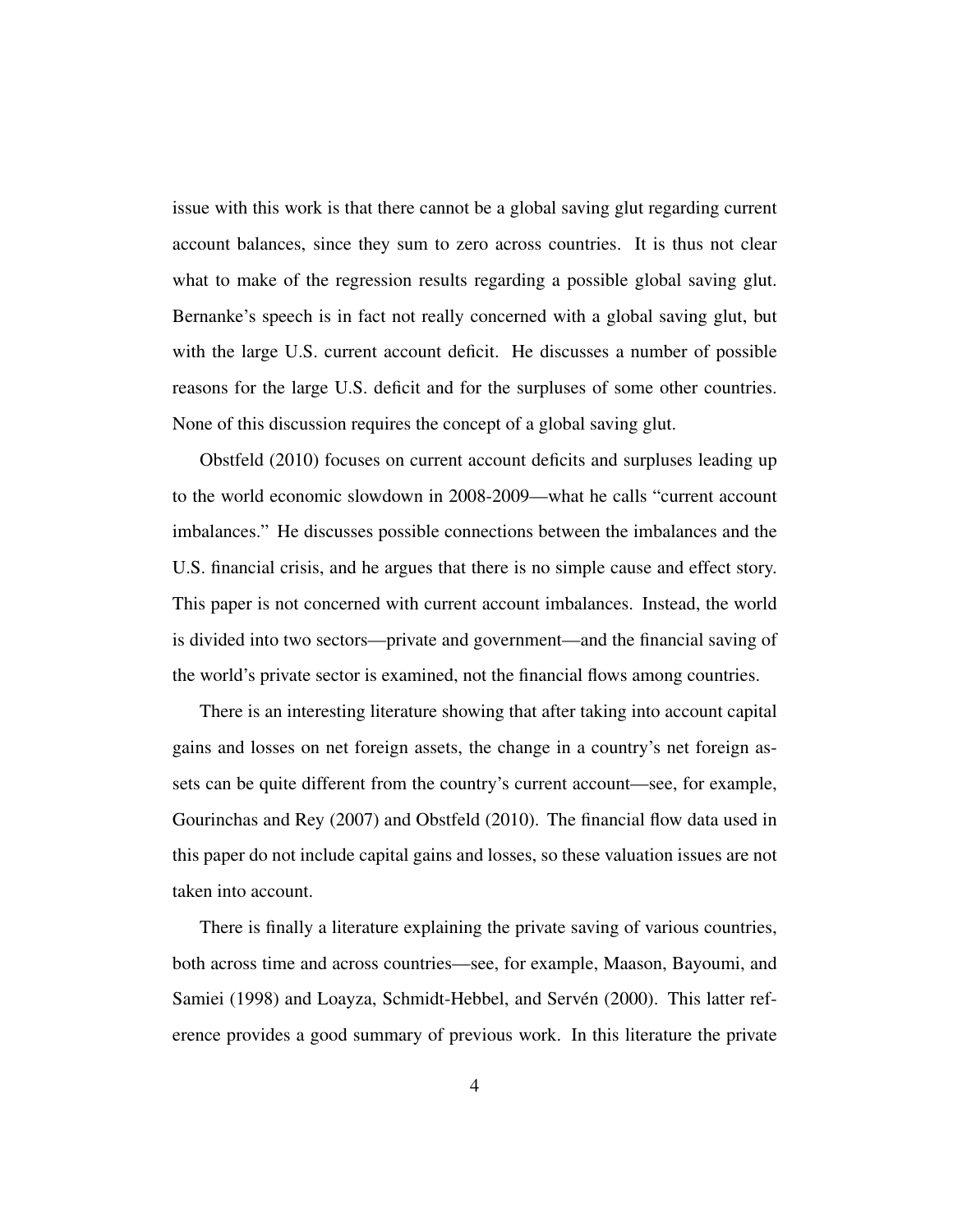saving rate is regressed on a number of variables, generally using panel data sets. Again, if the right hand side variables are exogenous, these regressions can be considered reduced form regressions. Government saving is usually one of the right hand side variables, which seems problematic. If, say, there is a negative shock to consumption, thus increasing private saving, this is likely to lead to a fall in output and income, which will lead to a fall in tax revenue and possibly an increase in some kinds of government spending. Government saving will thus fall. Government saving is an endogenous variable, and it is not clear that it should be on the right hand side of an equation explaining private saving. At any rate, this is not an issue in this paper. Total private financial saving in the world is equal to the negative of total government financial saving in the world, and the latter is certainly not an exogenous variable explaining the former.

### 2 Data Collection

Except for the stock-price and housing-price data, all the data used in this paper were taken from the IMF International Financial Statistics (IFS). Only annual data were used. The current account for each country in U.S. dollars,  $S\hat{s}_{it}$ , was taken from the Balance of Payments section. When available, variable 129ba, balance on current and capital account, was used. When this variable was not available, the sum of variable 78ald (current account, n.i.e.) and variable 78bcd (capital account, n.i.e.) was used. Variable 78bcd is minor and covers net transfers linked to the acquisition of a fixed asset and the net disposal of nonproduced, nonfinancial assets. The sum of 78ald and 78bcd is the balance on the financial account except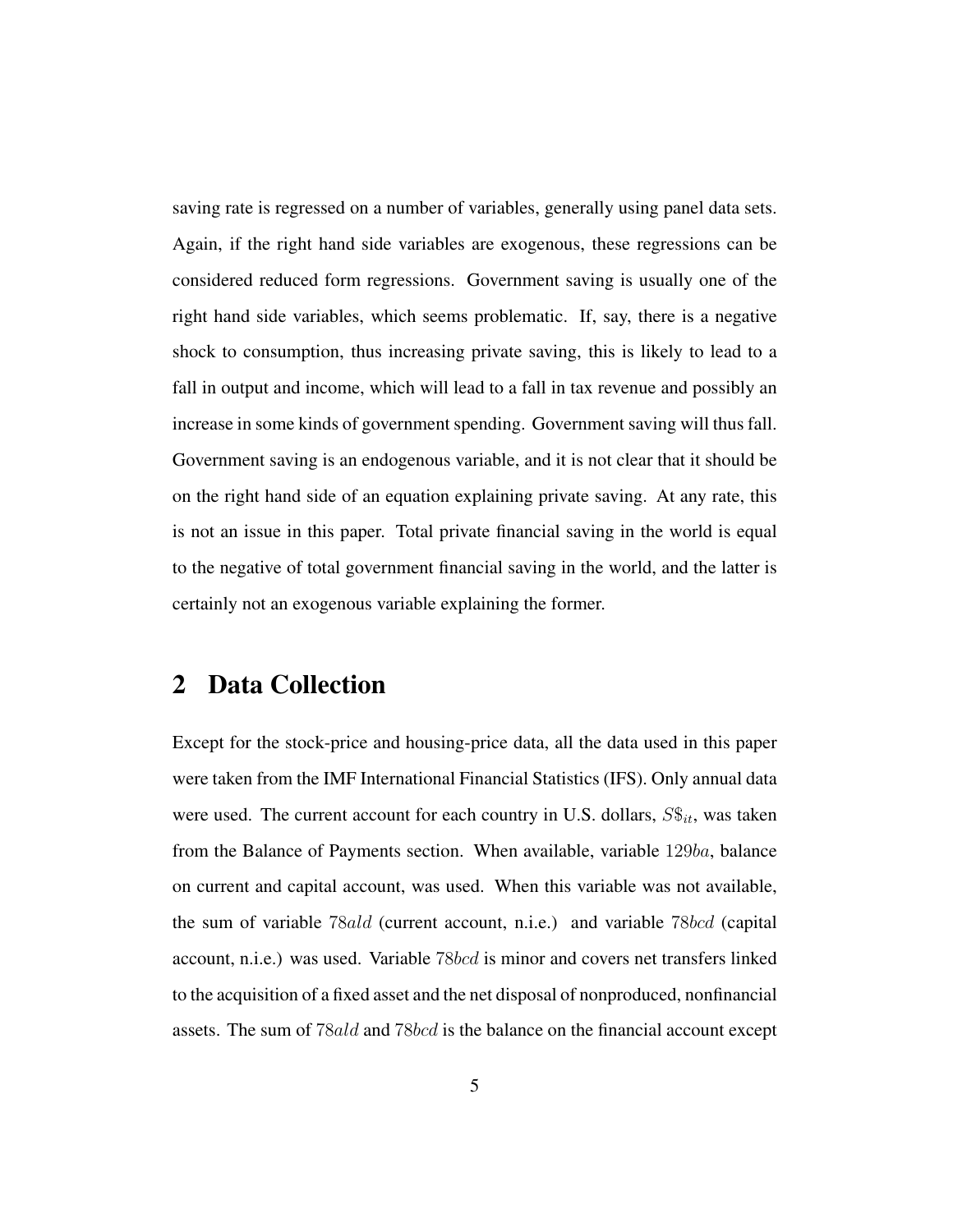for net errors and omissions. All three variables. 129ba, 78ald, and 78bcd, are in U.S. dollars.

Government financial saving,  $SG_{it}$ , for each country was taken from the Government Finance section. When available, variable anob, net operating balance, was used. If variable *anob* was not available but variable *agob*, gross operating balance, was, agob was used. If neither variable anob nor agob was available, variable ccsd, cash surplus/deficit, was used. If the country's fiscal year were not the same as the calendar year, the variable was converted by interpolation to the calendar year under the assumption that the value in each quarter of a fiscal year is one-fourth the value in that fiscal-year.  $SG_{it}$  is in units of the country's currency, and it was converted to U.S. dollars by dividing by the exchange rate,  $e_{it}$ :  $SG\$ <sub>it</sub>  $= SG_{it}/e_{it}.$   $e_{it}$  is variable  $rf$  in the IFS data.

Nominal GDP for a country,  $Y_{it}$ , was taken from the National Accounts section. It was one of the following five variables:  $99b...$ ,  $99b.c$ ,  $99b.d$ ,  $99bp...$ , and  $99bac...$  $Y_{it}$  is in units of the country's currency, and it was converted to U.S. dollars by dividing by  $e_{it}$ :  $Y\$ sub>it</sub> = Y\_{it}/e\_{it}.

The private financial saving of a country in U.S. dollars is taken to be:  $SP\$_{it} =$  $S\$_{it} - SG\$_{it}$ . The country's private financial saving rate is taken to be:  $sp_{it} =$  $SP\$_{it}/Y\$_{it}$ . The country's government financial saving rate is taken to be:  $sg_{it}$  =  $SG_{it}/Y_{it} (=SG\$_{it}/Y\$_{it}).$ 

The data are thus constructed from only a few IFS variables, at most five per country. Data were collected for every country possible. Prior to 1980 there were many missing observations, and 1980 was taken to be the first year considered. The last year is 2013. In a few cases there were small gaps of a year or two in the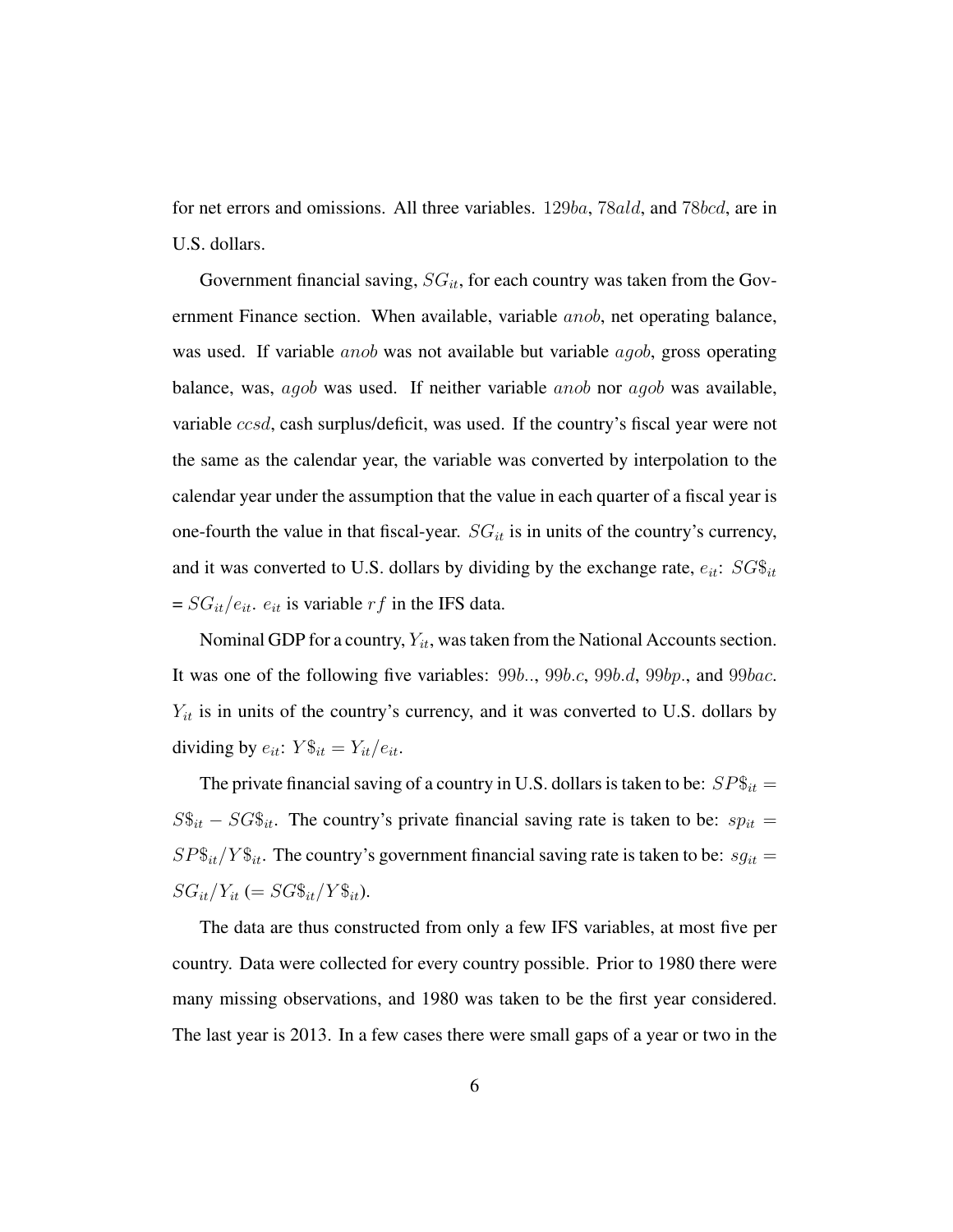$SG_{it}$  data for a country, and in these cases values for  $SG_{it}$  were constructed by interpolating values of  $sg_{it}$  and then computing values for  $SG_{it}$  from the interpolated values for  $sg_{it}$  and the actual values for  $Y_{it}$ . Also, in a few cases values for  $sg_{it}$  at the end of the period were extrapolated using the last available value for  $sg_{it}$  and then computing  $SG_{it}$  from the extrapolated values for  $sg_{it}$  and the actual values for  $Y_{it}$ . The same procedure was followed for missing values of  $S\hat{\mathfrak{s}}_{it}$ , although there were very few of these. Finally, in a few cases values of  $Y_{it}$  had to be interpolated or extrapolated.

For the 1980-2013 period there are 38 countries for which observations on  $sp_{it}$ are available for all years. These are listed in Table 1. For the 1990-2013 period 18 more countries are added, and for the 2000-2013 period 36 more countries are added. These countries are also listed in Table 1. In each group the countries are listed in the order they appear in the IFS data. What is of interest in this paper is the sum of  $SP\$_{it}$  across all countries divided by the sum of  $Y\$_{it}$ , denoted sp<sup>\*</sup><sub>t</sub>. As a check on the data, it is informative to look at the sum of  $S\$_{it}$  across all countries divided by the sum of  $Y\$ bb S\_{it}, denoted  $s_t^*$ . This ratio should be zero, and it is of interest to see how far away from zero it is.  $sp_t^*$  and  $s_t^*$  are examined in the next section. The world government financial saving rate, denoted  $sg_t^*$ , is  $s_t^* - sp_t^*$ . Since (as will be seen)  $s_t^*$  is approximately zero,  $sg_t^*$  is approximately  $-sp_t^*$ . Without measurement error it would be exactly  $-sp_t^*$ . The discussion in this paper focuses on  $sp_t^*$ , but it obviously also pertains to  $sg_t^*$  with the sign reversed. Table 2 summarizes the data collection and the construction of the variables.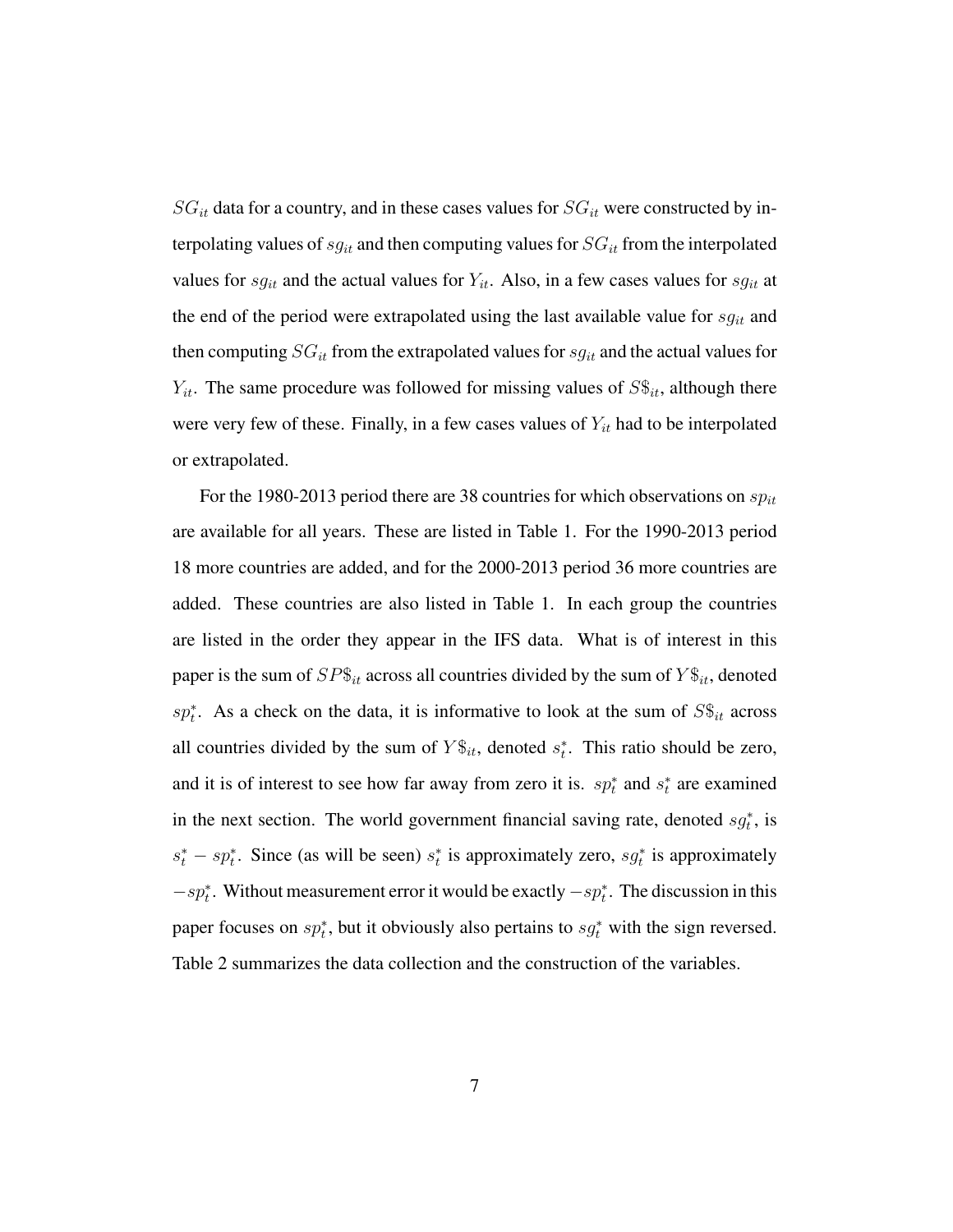|                | <b>Countries in the Summation</b> |                           |  |  |  |
|----------------|-----------------------------------|---------------------------|--|--|--|
|                | <b>IFS</b> code                   | Country                   |  |  |  |
|                | Group 1: 1980-2013                |                           |  |  |  |
| 1              | 111                               | <b>UNITED STATES</b>      |  |  |  |
| $\overline{2}$ | 112                               | <b>UNITED KINGDOM</b>     |  |  |  |
| 3              | 124                               | <b>BELGIUM</b>            |  |  |  |
| $\overline{4}$ | 132                               | <b>FRANCE</b>             |  |  |  |
| 5              | 134                               | <b>GERMANY</b>            |  |  |  |
| 6              | 136                               | <b>ITALY</b>              |  |  |  |
| 7              | 138                               | <b>NETHERLANDS</b>        |  |  |  |
| 8              | 146                               | <b>SWITZERLAND</b>        |  |  |  |
| 9              | 158                               | <b>JAPAN</b>              |  |  |  |
| 10             | 172                               | <b>FINLAND</b>            |  |  |  |
| 11             | 178                               | <b>IRELAND</b>            |  |  |  |
| 12             | 184                               | <b>SPAIN</b>              |  |  |  |
| 13             | 193                               | <b>AUSTRALIA</b>          |  |  |  |
| 14             | 199                               | <b>SOUTH AFRICA</b>       |  |  |  |
| 15             | 223                               | <b>BRAZIL</b>             |  |  |  |
| 16             | 233                               | <b>COLOMBIA</b>           |  |  |  |
| 17             | 238                               | <b>COSTA RICA</b>         |  |  |  |
| 18             | 243                               | <b>DOMINICAN REPUBLIC</b> |  |  |  |
| 19             | 258                               | <b>GUATEMALA</b>          |  |  |  |
| 20             | 268                               | <b>HONDURAS</b>           |  |  |  |
| 21             | 273                               | <b>MEXICO</b>             |  |  |  |
| 22             | 278                               | <b>NICARAGUA</b>          |  |  |  |
| 23             | 288                               | <b>PARAGUAY</b>           |  |  |  |
| 24             | 293                               | <b>PERU</b>               |  |  |  |
| 25             | 313                               | <b>BAHAMAS, THE</b>       |  |  |  |
| 26             | 443                               | <b>KUWAIT</b>             |  |  |  |
| 27             | 456                               | <b>SAUDI ARABIA</b>       |  |  |  |
| 28             | 542                               | KOREA, REPUBLIC OF        |  |  |  |
| 29             | 548                               | <b>MALAYSIA</b>           |  |  |  |
| 30             | 558                               | <b>NEPAL</b>              |  |  |  |
| 31             | 576                               | <b>SINGAPORE</b>          |  |  |  |
| 32             | 616                               | <b>BOTSWANA</b>           |  |  |  |
| 33             | 664                               | <b>KENYA</b>              |  |  |  |
| 34             | 678                               | MALI                      |  |  |  |
| 35             | 684                               | <b>MAURITIUS</b>          |  |  |  |
| 36             | 714                               | <b>RWANDA</b>             |  |  |  |
| 37             | 738                               | <b>TANZANIA</b>           |  |  |  |
| 38             | 924                               | CHINA, P.R.: MAINLAND     |  |  |  |

Table 1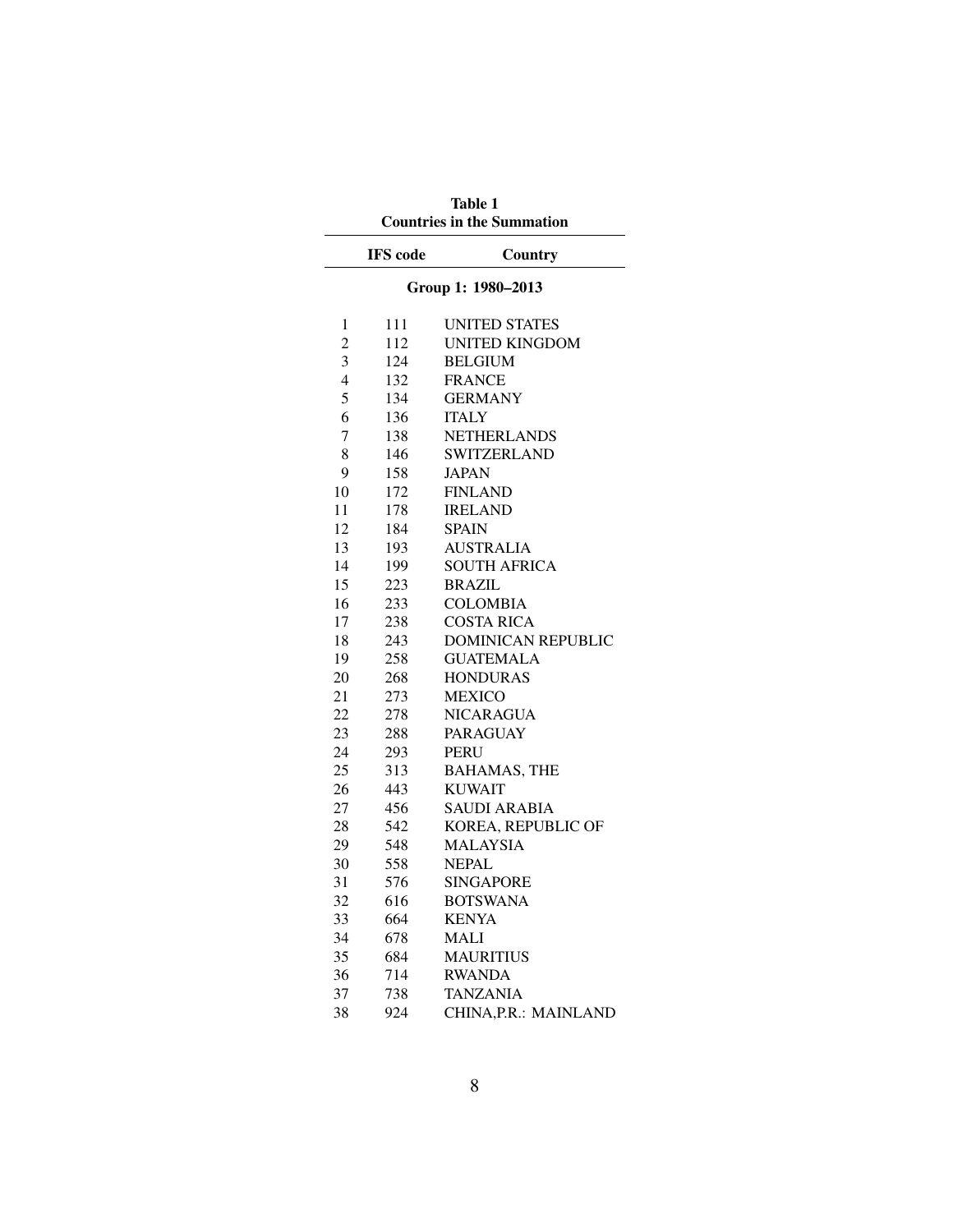| Countries in the Summation |                 |                    |  |  |  |
|----------------------------|-----------------|--------------------|--|--|--|
|                            | <b>IFS</b> code | Country            |  |  |  |
|                            |                 | Group 2: 1990-2013 |  |  |  |
| 1                          | 128             | <b>DENMARK</b>     |  |  |  |
| 2                          | 144             | <b>SWEDEN</b>      |  |  |  |
| 3                          | 156             | <b>CANADA</b>      |  |  |  |
| 4                          | 182             | <b>PORTUGAL</b>    |  |  |  |
| 5                          | 196             | <b>NEW ZEALAND</b> |  |  |  |
| 6                          | 253             | <b>EL SALVADOR</b> |  |  |  |
| 7                          | 339             | <b>BELIZE</b>      |  |  |  |
| 8                          | 436             | <b>ISRAEL</b>      |  |  |  |
| 9                          | 449             | OMAN               |  |  |  |
| 10                         | 524             | SRI LANKA          |  |  |  |
| 11                         | 534             | <b>INDIA</b>       |  |  |  |
| 12                         | 556             | <b>MALDIVES</b>    |  |  |  |
| 13                         | 564             | <b>PAKISTAN</b>    |  |  |  |
| 14                         | 618             | <b>BURUNDI</b>     |  |  |  |
| 15                         | 666             | <b>LESOTHO</b>     |  |  |  |
| 16                         | 744             | <b>TUNISIA</b>     |  |  |  |
| 17                         | 918             | <b>BULGARIA</b>    |  |  |  |
| 18                         | 944             | <b>HUNGARY</b>     |  |  |  |

Table 1 (continued) Countries in the Summation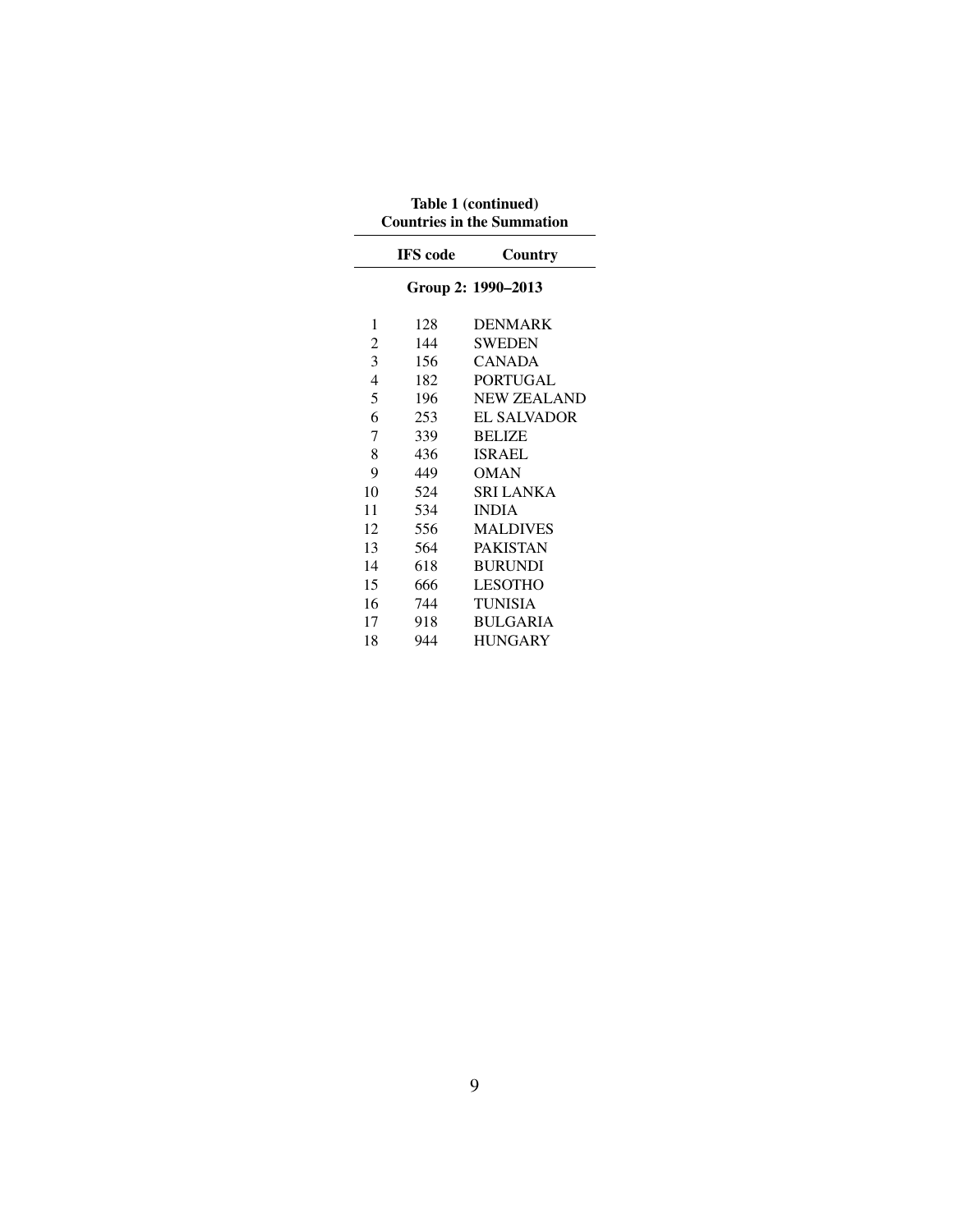| <b>Countries in the Summation</b> |                 |                                 |  |  |  |
|-----------------------------------|-----------------|---------------------------------|--|--|--|
|                                   | <b>IFS</b> code | Country                         |  |  |  |
| Group 3: 2000-2013                |                 |                                 |  |  |  |
| 1                                 | 122             | <b>AUSTRIA</b>                  |  |  |  |
| $\overline{2}$                    | 137             | <b>LUXEMBOURG</b>               |  |  |  |
| 3                                 | 142             | <b>NORWAY</b>                   |  |  |  |
| $\overline{4}$                    | 174             | <b>GREECE</b>                   |  |  |  |
| 5                                 | 176             | <b>ICELAND</b>                  |  |  |  |
| 6                                 | 228             | <b>CHILE</b>                    |  |  |  |
| $\overline{7}$                    | 298             | <b>URUGUAY</b>                  |  |  |  |
| 8                                 | 311             | ANTIGUA AND BARBUDA             |  |  |  |
| 9                                 | 343             | <b>JAMAICA</b>                  |  |  |  |
| 10                                | 369             | <b>TRINIDAD AND TOBAGO</b>      |  |  |  |
| 11                                | 469             | <b>EGYPT</b>                    |  |  |  |
| 12                                | 474             | YEMEN, REPUBLIC OF              |  |  |  |
| 13                                | 513             | <b>BANGLADESH</b>               |  |  |  |
| 14                                | 522             | <b>CAMBODIA</b>                 |  |  |  |
| 15                                | 532             | CHINA, P.R.: HONG KONG          |  |  |  |
| 16                                | 536             | <b>INDONESIA</b>                |  |  |  |
| 17                                | 686             | <b>MOROCCO</b>                  |  |  |  |
| 18                                | 694             | <b>NIGERIA</b>                  |  |  |  |
| 19                                | 746             | <b>UGANDA</b>                   |  |  |  |
| 20                                | 911             | <b>ARMENIA</b>                  |  |  |  |
| 21                                | 913             | <b>BELARUS</b>                  |  |  |  |
| 22                                | 915             | <b>GEORGIA</b>                  |  |  |  |
| 23                                | 916             | <b>KAZAKHSTAN</b>               |  |  |  |
| 24                                | 917             | <b>KYRGYZ REPUBLIC</b>          |  |  |  |
| 25                                | 921             | <b>MOLDOVA</b>                  |  |  |  |
| 26                                | 922             | <b>RUSSIAN FEDERATION</b>       |  |  |  |
| 27                                | 926             | <b>UKRAINE</b>                  |  |  |  |
| 28                                | 935             | <b>CZECH REPUBLIC</b>           |  |  |  |
| 29                                | 939             | <b>ESTONIA</b>                  |  |  |  |
| 30                                | 941             | <b>LATVIA</b>                   |  |  |  |
| 31                                | 946             | <b>LITHUANIA</b>                |  |  |  |
| 32                                | 948             | <b>MONGOLIA</b>                 |  |  |  |
| 33                                | 960             | <b>CROATIA</b>                  |  |  |  |
| 34                                | 963             | <b>BOSNIA &amp; HERZEGOVINA</b> |  |  |  |
| 35                                | 964             | <b>POLAND</b>                   |  |  |  |
| 36                                | 968             | <b>ROMANIA</b>                  |  |  |  |

Table 1 (continued)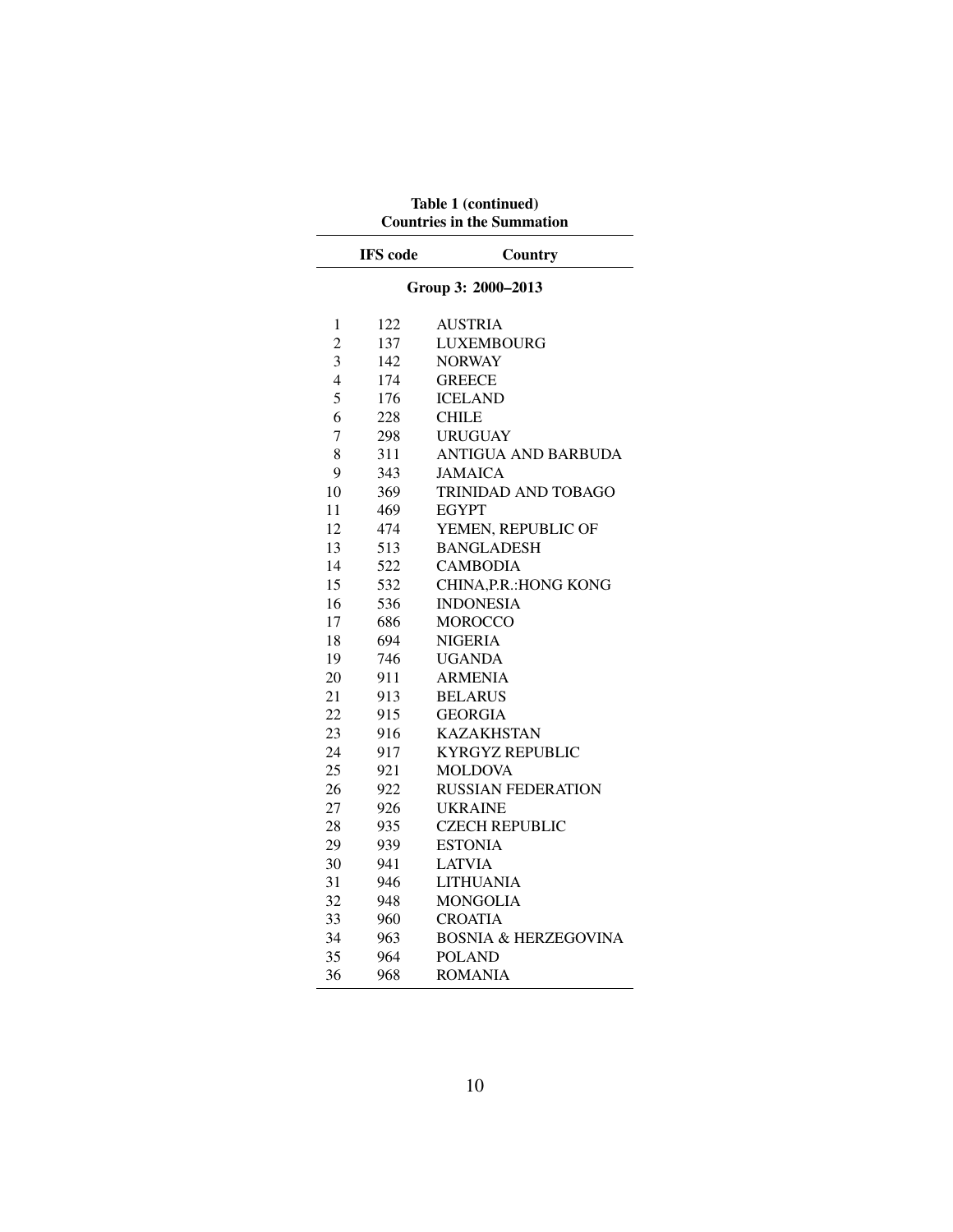| <b>Table 2</b>                       |  |  |  |  |  |
|--------------------------------------|--|--|--|--|--|
| <b>Construction of the Variables</b> |  |  |  |  |  |

| <b>Variable</b> | <b>Construction</b> |  |
|-----------------|---------------------|--|
|                 |                     |  |

Data:

| $S\$ <sub>it</sub> IFS 129ba or 78ald + 78bcd                                                   |
|-------------------------------------------------------------------------------------------------|
| $SG_{it}$ IFS anob or agob or ccsd                                                              |
| $e_{it}$ IFS r f                                                                                |
| $Y_{it}$ IFS 99 <i>b.</i> . or 99 <i>b.c</i> or 99 <i>b.d</i> or 99 <i>bp.</i> or 99 <i>bac</i> |

Individual Construction:

$$
SG\$\underset{it}{s_{it}} = SG_{it}/e_{i} Y\$\underset{it}{s_{it}} = Y_{it}/e_{it} SP\$\underset{it}{s_{it}} = SS_{it} - SG\$\underset{it}{s_{it}} sp_{it} = SP\$\underset{it}{s_{it}}/Y\$\underset{it}{s_{it}} sg_{it} = SG\$\underset{it}{s_{it}}/Y\$\underset{it}{s_{it}}
$$

World Construction:

$$
s_t^* = \sum_{i=1}^N S\$_{it} / \sum_{i=1}^N Y\$_{it} \approx 0
$$
  
\n
$$
s p_t^* = \sum_{i=1}^N S P\$_{it} / \sum_{i=1}^N Y\$_{it}
$$
  
\n
$$
s g_t^* = s_t^* - s p_t^* \approx -s p_t^*
$$

N is the number of countries.

#### 3  $sp_t^*$  and  $s_t^*$ t

Table 3 presents values of  $sp_t^*$  and  $s_t^*$  for three sets of countries. Observations begin in 1980 for the first set (group 1), 1990 for the second set (groups 1 and 2), and 2000 for the third set (groups 1, 2, and 3). It is important to note that the summation for the first set is always over only countries in that set—countries are not added as observations become available for them. The values for  $sp_t^*$  and  $s_t^*$ for, say, 1990 for the first set are thus different than those for the second set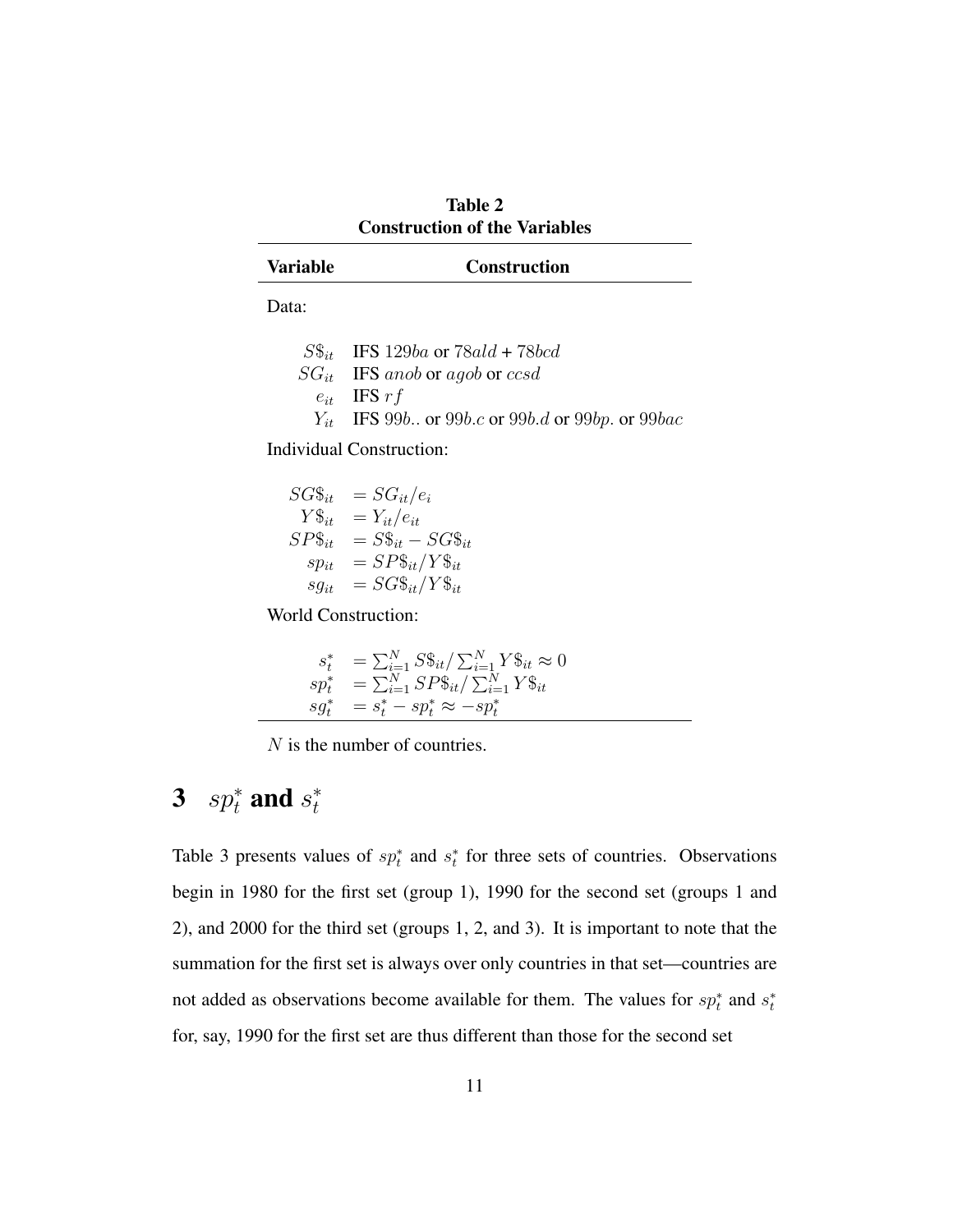| Values of $sp_t^*$ and $s_t^*$ |              |                |           |               |                |           |
|--------------------------------|--------------|----------------|-----------|---------------|----------------|-----------|
|                                |              | $sp_t^*$       |           |               | $s_t^*$        |           |
| Year                           | $\mathbf{1}$ | $\overline{c}$ | 3         | $\mathbbm{1}$ | $\overline{2}$ | 3         |
| 1980                           | 0.0279       |                |           | $-0.0026$     |                |           |
| 1981                           | 0.0354       |                |           | $-0.0001$     |                |           |
| 1982                           | 0.0405       |                |           | $-0.0053$     |                |           |
| 1983                           | 0.0480       |                |           | $-0.0052$     |                |           |
| 1984                           | 0.0399       |                |           | $-0.0074$     |                |           |
| 1985                           | 0.0382       |                |           | $-0.0081$     |                |           |
| 1986                           | 0.0391       |                |           | $-0.0027$     |                |           |
| 1987                           | 0.0306       |                |           | $-0.0029$     |                |           |
| 1988                           | 0.0258       |                |           | $-0.0015$     |                |           |
| 1989                           | 0.0236       |                |           | $-0.0037$     |                |           |
| 1990                           | 0.0257       | 0.0264         |           | $-0.0052$     | $-0.0064$      |           |
| 1991                           | 0.0288       | 0.0294         |           | $-0.0047$     | $-0.0057$      |           |
| 1992                           | 0.0342       | 0.0346         |           | $-0.0023$     | $-0.0035$      |           |
| 1993                           | 0.0360       | 0.0363         |           | 0.0002        | $-0.0012$      |           |
| 1994                           | 0.0278       | 0.0285         |           | $-0.0014$     | $-0.0020$      |           |
| 1995                           | 0.0262       | 0.0269         |           | 0.0002        | $-0.0003$      |           |
| 1996                           | 0.0215       | 0.0215         |           | $-0.0005$     | $-0.0006$      |           |
| 1997                           | 0.0148       | 0.0141         |           | 0.0031        | 0.0024         |           |
| 1998                           | 0.0069       | 0.0063         |           | $-0.0001$     | $-0.0010$      |           |
| 1999                           | $-0.0028$    | $-0.0028$      |           | $-0.0056$     | $-0.0055$      |           |
| 2000                           | $-0.0138$    | $-0.0126$      | $-0.0092$ | $-0.0108$     | $-0.0096$      | $-0.0065$ |
| 2001                           | 0.0012       | 0.0026         | 0.0042    | $-0.0098$     | $-0.0083$      | $-0.0062$ |
| 2002                           | 0.0193       | 0.0199         | 0.0194    | $-0.0089$     | $-0.0074$      | $-0.0054$ |
| 2003                           | 0.0276       | 0.0276         | 0.0275    | $-0.0071$     | $-0.0054$      | $-0.0030$ |
| 2004                           | 0.0260       | 0.0250         | 0.0246    | $-0.0040$     | $-0.0028$      | 0.0000    |
| 2005                           | 0.0166       | 0.0156         | 0.0163    | $-0.0061$     | $-0.0052$      | $-0.0009$ |
| 2006                           | 0.0057       | 0.0050         | 0.0046    | $-0.0045$     | $-0.0038$      | 0.0005    |
| 2007                           | 0.0095       | 0.0081         | 0.0042    | 0.0007        | 0.0006         | 0.0019    |
| 2008                           | 0.0262       | 0.0240         | 0.0180    | $-0.0007$     | $-0.0016$      | 0.0005    |
| 2009                           | 0.0706       | 0.0666         | 0.0637    | 0.0033        | 0.0018         | 0.0030    |
| 2010                           | 0.0670       | 0.0628         | 0.0599    | 0.0042        | 0.0024         | 0.0040    |
| 2011                           | 0.0554       | 0.0522         | 0.0473    | 0.0029        | 0.0016         | 0.0032    |
| 2012                           | 0.0515       | 0.0479         | 0.0437    | 0.0046        | 0.0023         | 0.0033    |
| 2013                           | 0.0421       | 0.0401         | 0.0380    | 0.0061        | 0.0049         | 0.0052    |
| Mean of absolute values        |              |                | 0.0040    | 0.0036        | 0.0031         |           |

Table 3 Values of  $sp_t^*$ ∗

 $1 = \text{group } 1 (38 \text{ countries})$ 

 $2 =$  groups 1 and 2 (56 countries)

 $3 =$  groups 1, 2, and 3 (92 countries)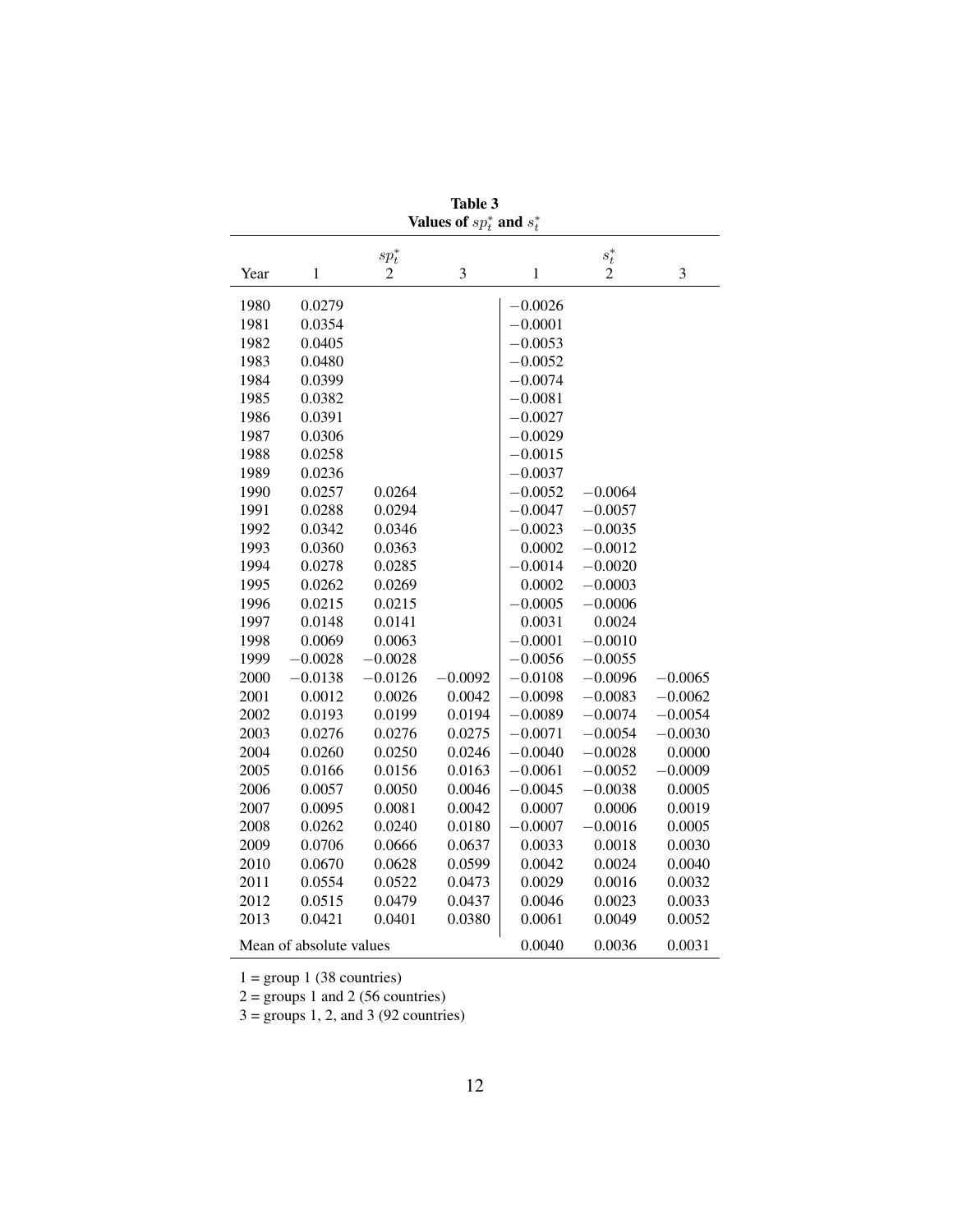because the summation is different. Remember that in principle  $s_t^*$  should be zero for each year.

As a check on the data, consider first in Table 3 how close the values of  $s_t^*$  are to zero. The values of  $s_t^*$  range from  $-0.0108$  for 2000 for set 1 to 0.0061 for 2013 for set 1. The means of the absolute values for the three sets are 0.0040, 0.0036, and 0.0031, respectively. From the IMF World Economic Outlook Database (October 2014 used here) one can get annual data on the world current account balance and on world GDP (in U.S. dollars). For the 1980–2013 period the ratio of the world current account balance to world GDP ranges from −0.0090 to 0.0055, and the mean of the absolute values is 0.0041. This mean compares to the mean of 0.0040 for set 1 in Table 3. The values in Table 3 are thus of the same magnitude as the IMF values, which suggests that most of the world that matters for this purpose is being captured.

Figure 1 plots the three sets of values of  $sp_t^*$  in Table 3. This figure is easy to summarize. First, the values since 2000 have a similar pattern for the three sets, and the values since 1990 have a similar pattern for the two sets. The results are not sensitive to the addition of more countries. Second, the pattern is as follows: 1) modest fluctuations around about 0.03 between 1980 and about 1995, 2) a large fall between 1995 and 2000, 3) a large rise between 2000 and 2003, 4) a fall between 2003 and 2006, and 5) a large rise between 2006 and 2009, especially in 2009, and 5) a fall after 2009.

Another way of looking at, say, the large positive value of  $sp_t^*$  in 2009 is that governments were on average running large deficits.  $sp_t^*$  for set 3 (all 92 countries) was 0.0637 in 2009, and so the deficit of the world's government sector was 6.37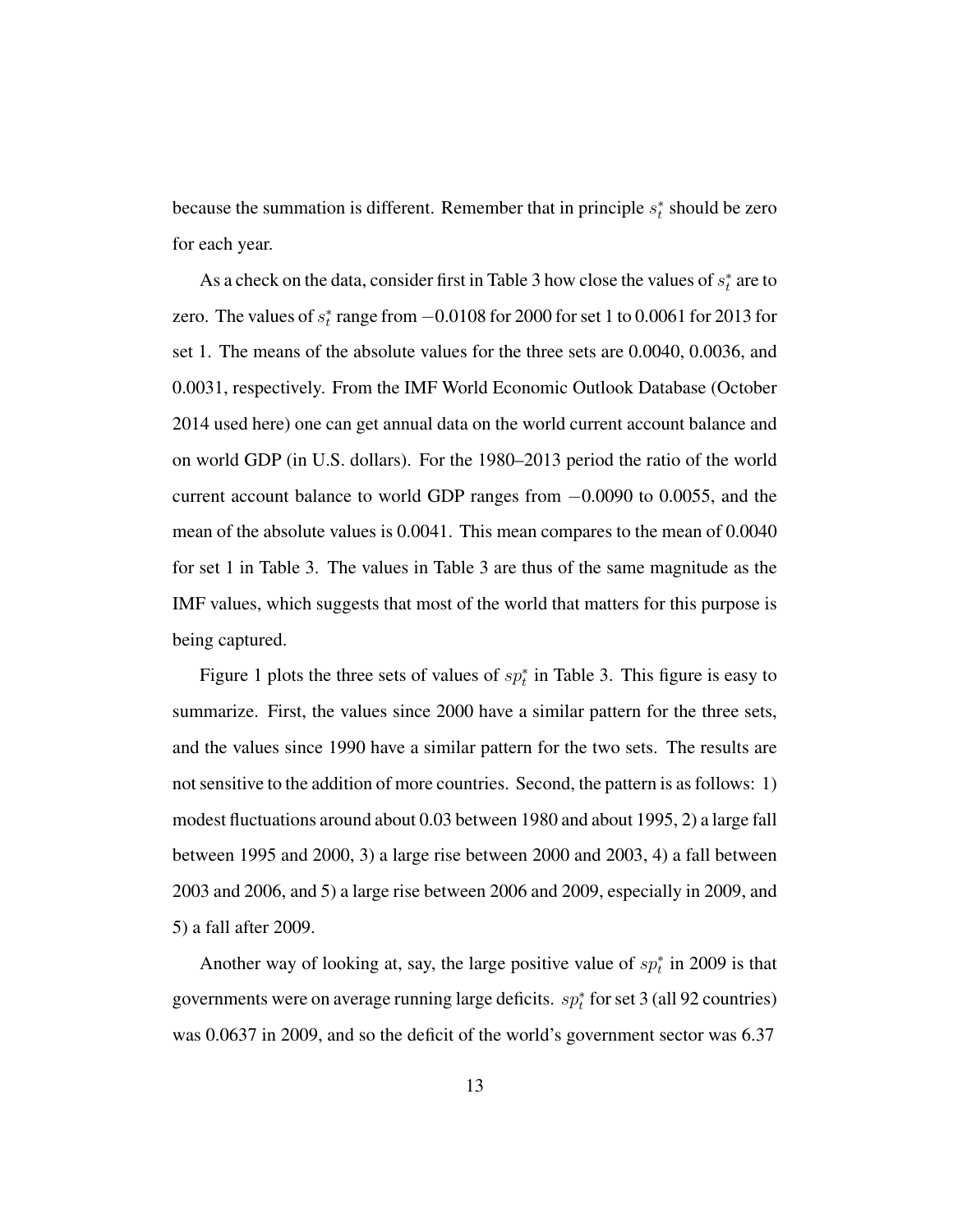

percent of world GDP . One might say there was a world-wide government deficit problem in 2009, which is the same as saying there was a problem of a large world-wide private financial saving rate.

# 4 World Asset Prices

A global stock price index from MSCI, denoted  $MSCI_t$ , is available back to 1980. Another global stock price index, from Standard & Poors, denoted  $SP1200<sub>t</sub>$ , is available back to 1989. Observations on the last business day of each year were collected for each of these two variables. Each of these variables was normalized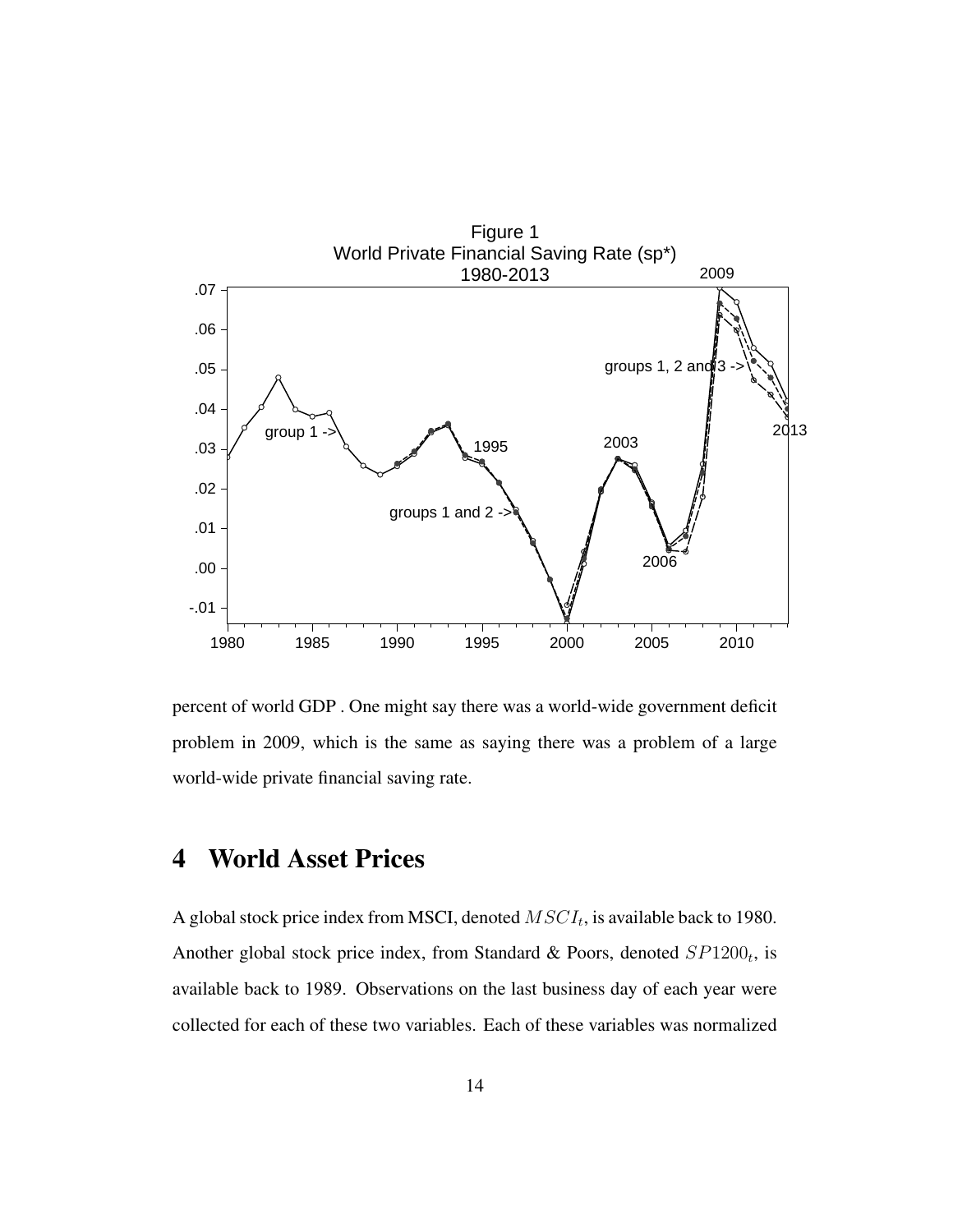by world trend GDP. Let  $Y\$ <sub> $t$ </sub> denote the sum of  $Y\$ <sub> $it$ </sub> over the group 1 countries.  $\log Y \$ <sup>\*</sup> was regressed on a constant and time trend for the 1980–2013 period, and the exponential of each predicted value from this regression, denoted  $\hat{Y}_{t}^*$ , was used for the trend value. Let

$$
MSCIZ_t = MSCI_t/Y\hat{\mathbf{S}}_t^*
$$

$$
SP1200Z_t = SP1200_t/Y\hat{\mathbf{S}}_t^*
$$

These are the two global stock price indices used below. Values of  $SP1200Z_t$ are only available back to 1989, and this variable was spliced to  $MSCIZ_t$  for the years 1980–1988. The spliced variable will be denoted  $SP1200ZQ_t$ .

For comparison purposes data on the Standard & Poors 500 U.S. stock price index, denoted  $SP500_t$ , were also collected, again observations for the last business day of the year. It was normalized by U.S. trend GDP .  $\log Y_{USt}$  was regressed on a constant and time trend for the 1980–2013 period, and the exponential of each predicted value from this regression, denoted  $Y\hat{S}_{USt}$ , was used for the U.S. trend value. Let

$$
SP500Z_t = SP500_t / Y\hat{\mathbf{S}}_{USt}
$$

Observations on this variable are available for the entire 1980–2013 period.

Regarding world housing prices, one can get from the OECD Economic Outlook Annex Table 60 values of housing price-to-rent ratios for 23 countries beginning in  $1998<sup>2</sup>$  An index of these ratios for the 23 countries was computed

<sup>2</sup>The 23 countries are Australia, Austria, Belgium, Canada, Denmark, Finland, France, Germany, Greece, Ireland, Israel, Italy, Japan, Korea, the Netherlands, New Zealand, Norway, Portugal, Spain, Sweden, Switzerland, the United Kingdom, and the United States.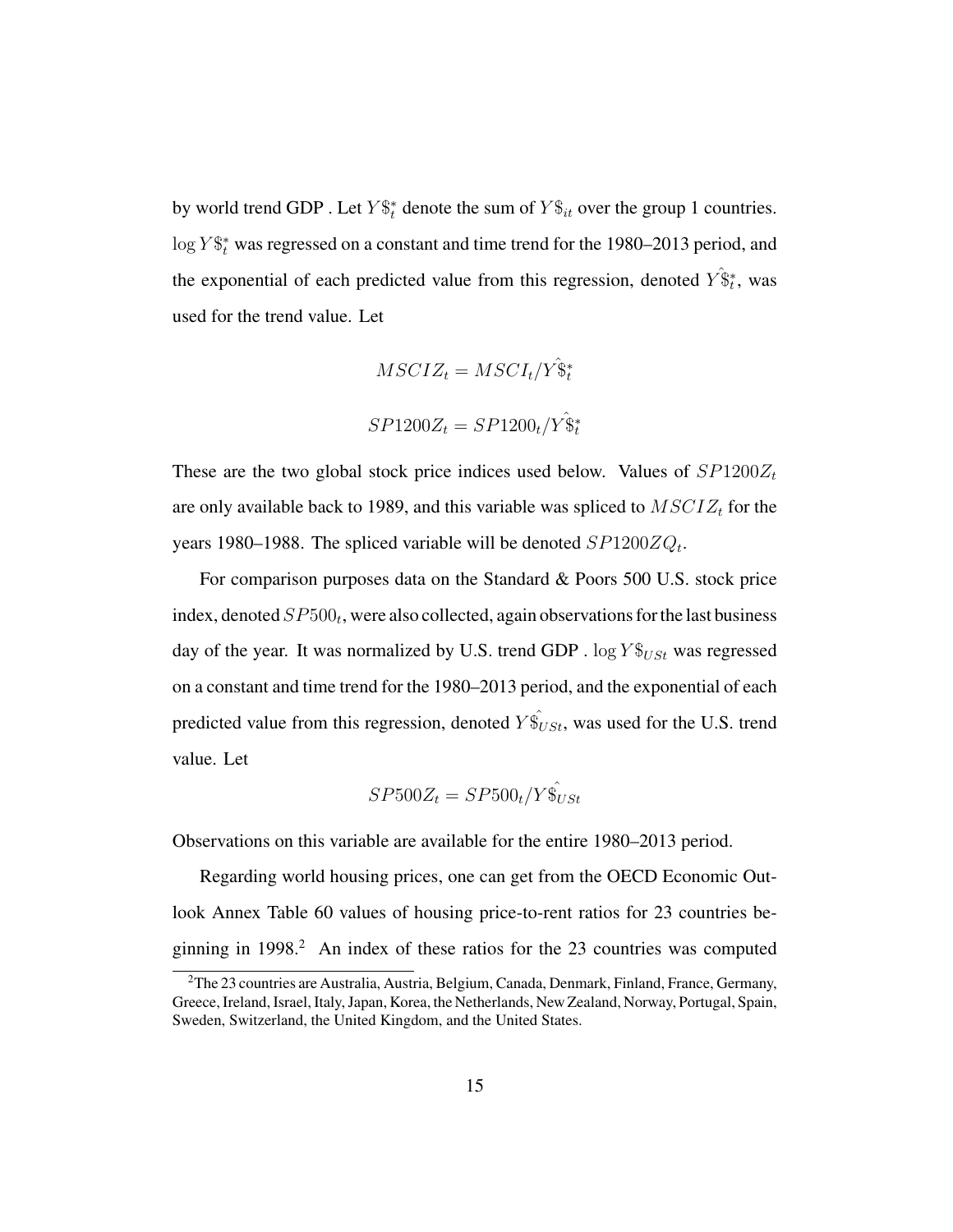using as weights the country's GDP in 2005 in dollars. This index will be denoted  $WHOUSE_t$ . Observations are only available for the 1998–2013 period.

A United States housing price index was also used, denoted  $USHOUSE_t$ . It is the ratio of the nominal market value of the stock of housing from the Flow of Funds accounts to the real stock of housing from the National Income and Products accounts, where the ratio is then deflated by a U.S. GDP deflator. The fourth quarter of each year was used for these values. Observations are available for the entire 1980–2013 period.

It will be useful to examine plots of some of these variables. Figure 2 plots  $MSCIZ_t$  and  $SP1200Z_t$  for the common 1989–2013 period. It is obvious that these two variables are highly correlated. They are essentially measuring the same thing.

Figure 3 plots  $MSCIZ_t$  and  $SP500Z_t$  for the 1980–2013 period. Remember that  $SP500Z_t$  is for the United States only. These two variables are highly correlated from 1997 on. From 1985 through 1996,  $MSCIZ_t$  is noticeably larger. Stock markets were stronger outside of the United States during this period.

Figure 4 plots  $WHOUSE_t$  and  $USHOUSE_t$  for the common 1998–2013 period. The pattern of the two variables is similar, but  $WHOUSE_t$  tends to lag by a year. Also, the fall in housing prices in the last half of the 2000s is smaller for  $WHOUSE_t$ . But overall  $USHOUSE_t$  and the one-year lagged value of  $W \text{HOUS} E_t$  are highly correlated. It is clear from the figure that the boom in housing prices between the late 1990s and the mid 2000s is not just a United States phenomenon. Nor is the fall in housing prices after that. A regression of  $\Delta WHOUSE_t$  on a constant and  $\Delta USHOUSE_{t-t}$  for the 1999–2013 period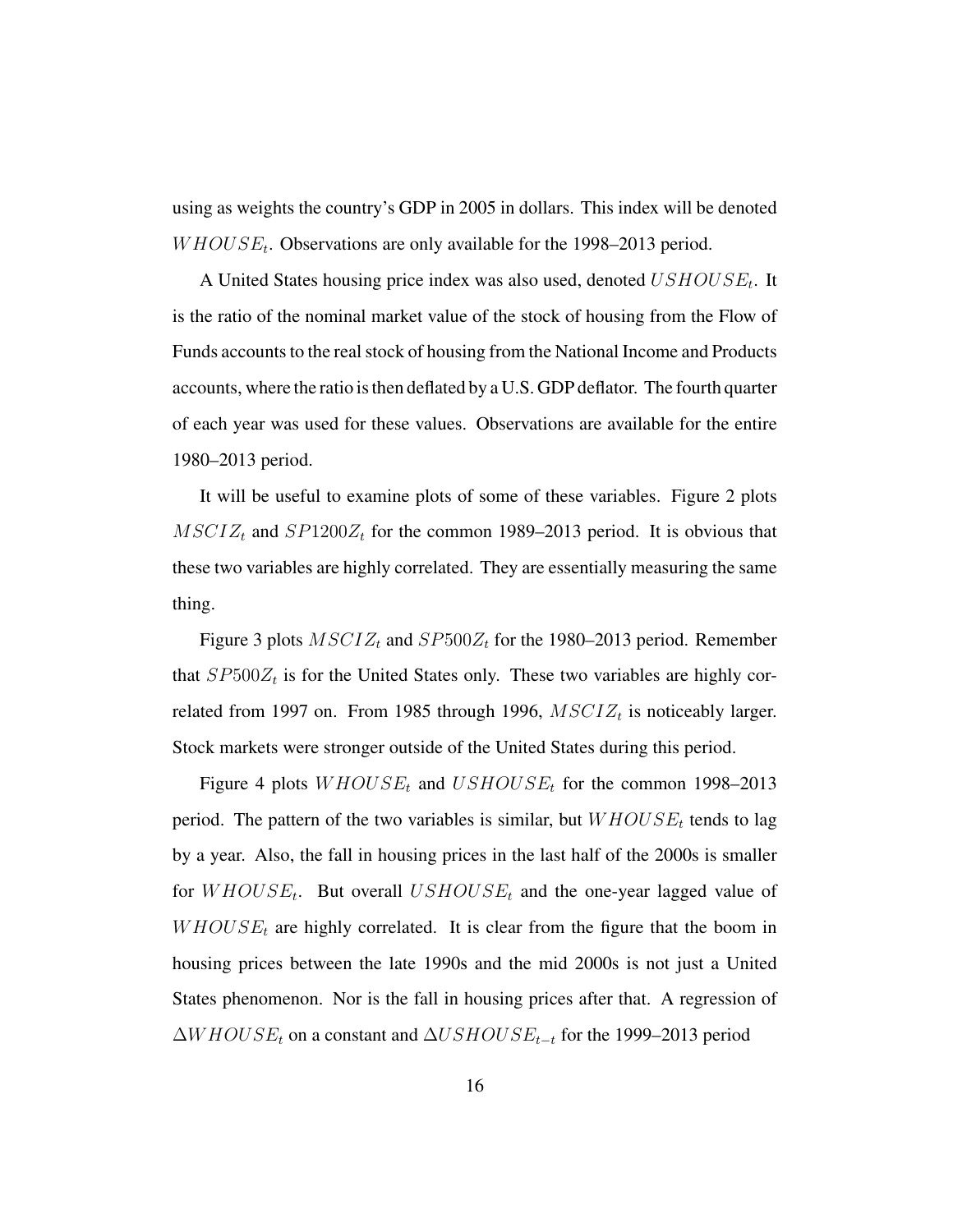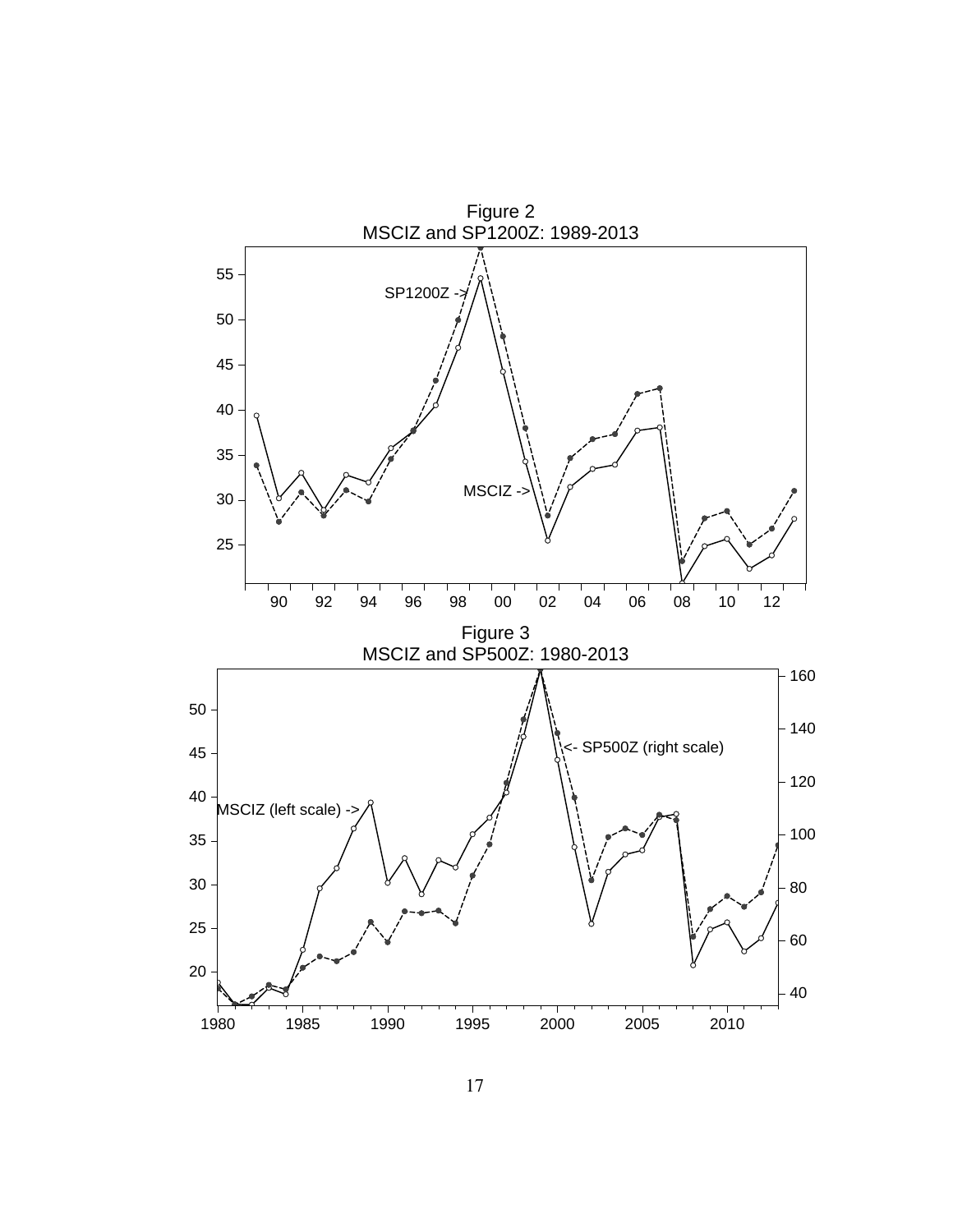

yields an  $\mathbb{R}^2$  of 0.862. For one of the regressions below,  $WHOUSE_t$  was spiced to  $USHOUSE_{t-1}$  from 1997 back. This spliced variable is denoted  $WHOUSEQ_t$ . For the other regressions  $USHOUSE_{t-1}$  is used as the housing price variable. It is taken as a proxy for world housing prices, which Figure 4 shows is a reasonable approximation.

Figure 5 plots  $sp_t^*$  and  $MSCIZ_t$  lagged one year, i.e.,  $MSCIZ_{t-1}$ . The negative correlation is remarkable. The figure indicates why the regression results below are so strong. Finally, Figure 6 plots  $sp_t^*$  and  $USHOUSE_t$  lagged one year. Comparing Figures 5 and 6, the large increases in housing prices did not begin until the late 1990s, whereas the large increases in stock prices began in the mid 1990s. Also, housing prices did not fall in the early 2000s, contrary to stock prices.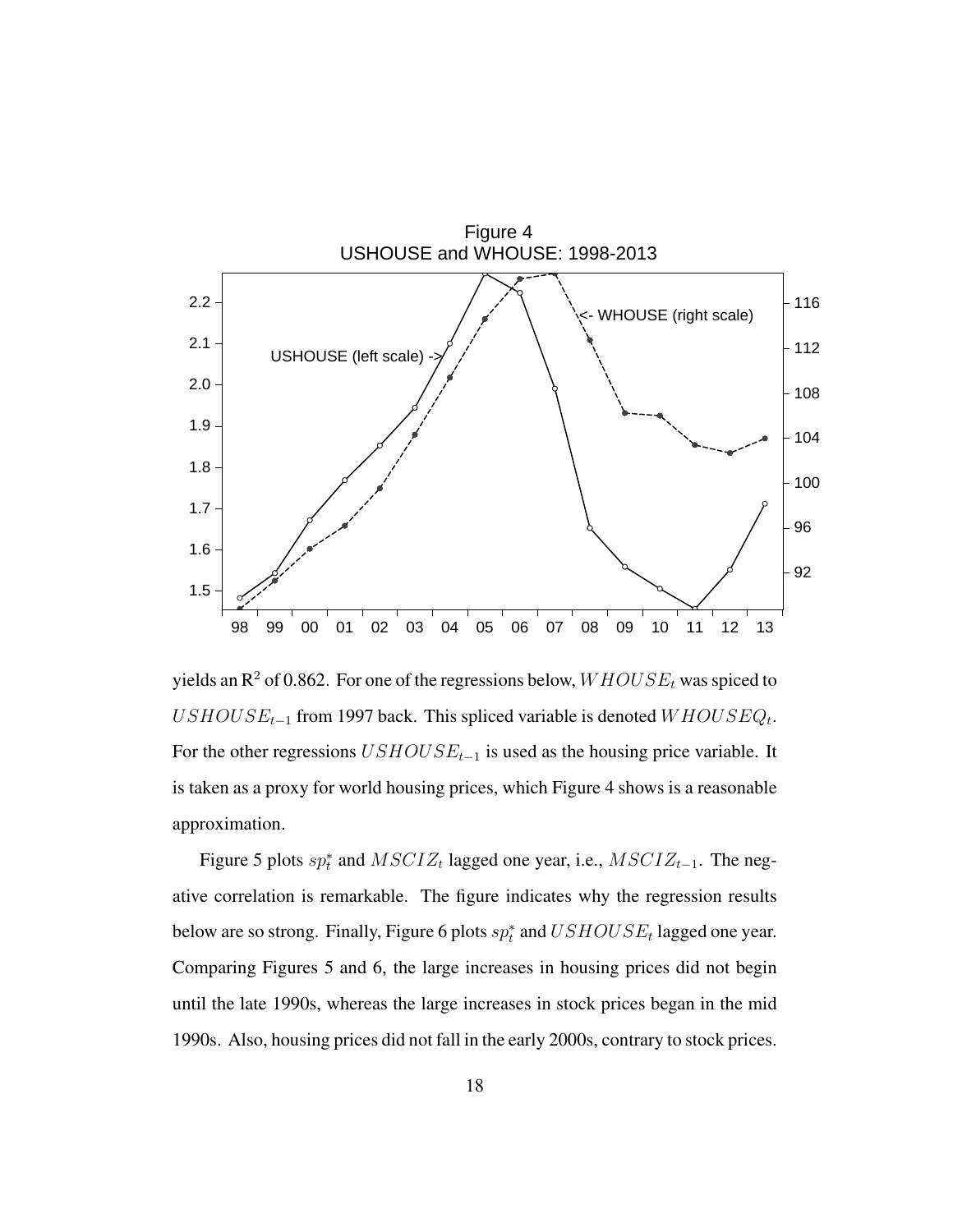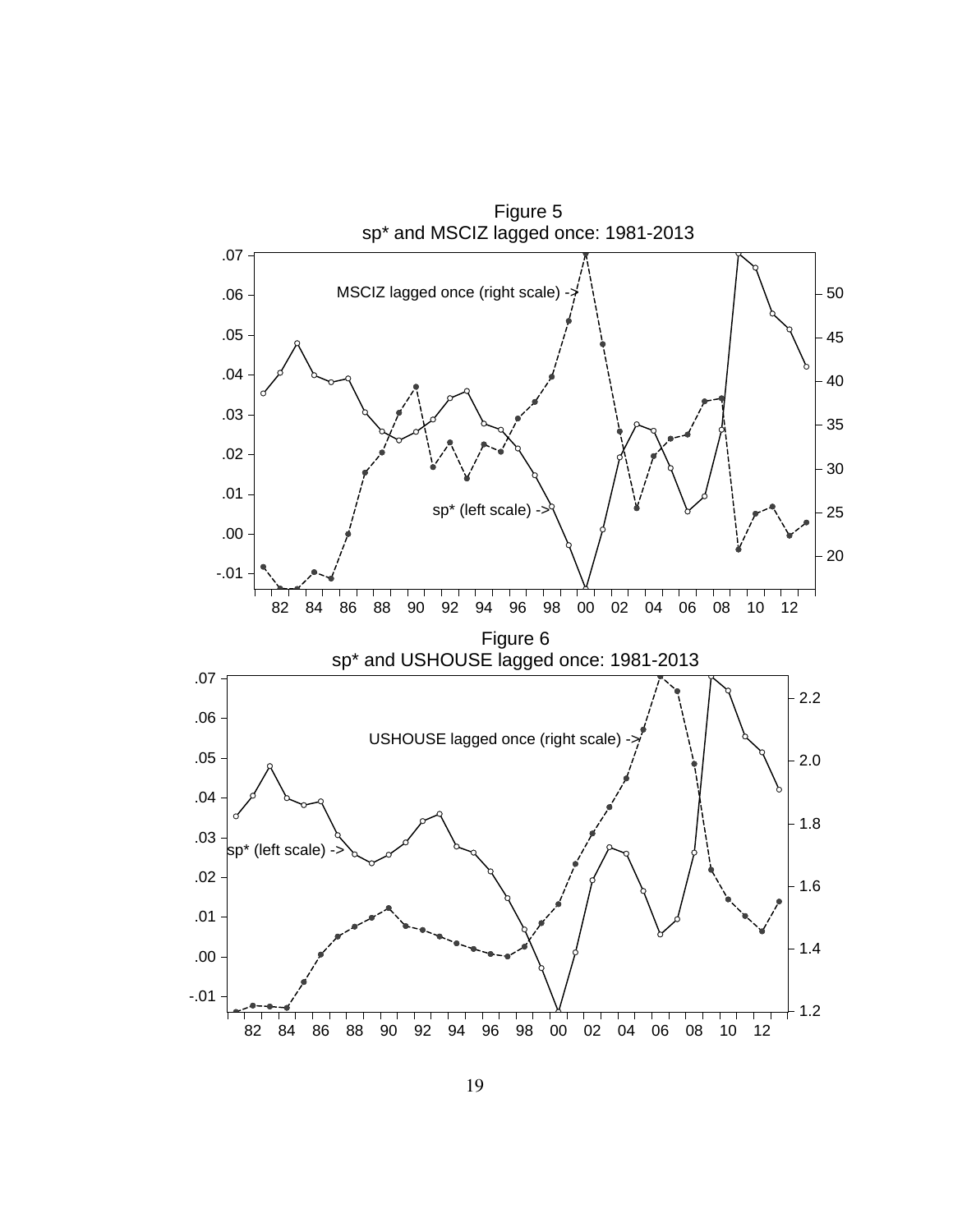# 5 Wealth Effects on  $sp_t^*$

In Table 4 the change in  $sp_t^*$  is regressed on one-year lagged changes in asset prices. How should these regressions be interpreted? Consider  $sp_t^*$  as an endogenous variable in a large world simultaneous equations structural model, with many endogenous, lagged endogenous, and exogenous variables, where some of the explanatory variables are lagged asset prices. Now solve for the reduced form equation for  $sp_t^*$ , where  $sp_t^*$  is then a function of lagged endogenous variables and exogenous variables. Take the first difference of this equation, where the change in  $sp_t^*$  is then a function of the changes in lagged endogenous variables and exogenous variables. If lagged asset prices are explanatory variables in the overall model, then the changes in lagged asset prices will be in the reduced form equation. Let  $\Delta A_{t-1}$  denote the change in some lagged asset price. If  $\Delta A_{t-1}$  is uncorrelated with all the variables in the reduced form equation, an OLS regression of  $\Delta sp_t^*$ on a constant and  $\Delta A_{t-1}$  will result in a consistent estimate of the coefficient of  $\Delta A_{t-1}.^3$ 

How good is the assumption that  $\Delta A_{t-1}$  is uncorrelated with all the variables in the reduced form equation, where  $A$  is a world stock price index or a housing price index? The assumption is valid if the change in  $A$  is simply a random walk with drift, which is supported by much of the finance literature. Results reported in footnote 11 in Fair (2014) are consistent with this assumption, where no significant effects could be found of various lagged macroeconomic variables on the changes

<sup>&</sup>lt;sup>3</sup>This is assuming linearity. For a nonlinear structural model, it may not be possible to solve for the reduced form equation analytically. In this case estimating a linear reduced form equation is only an approximation.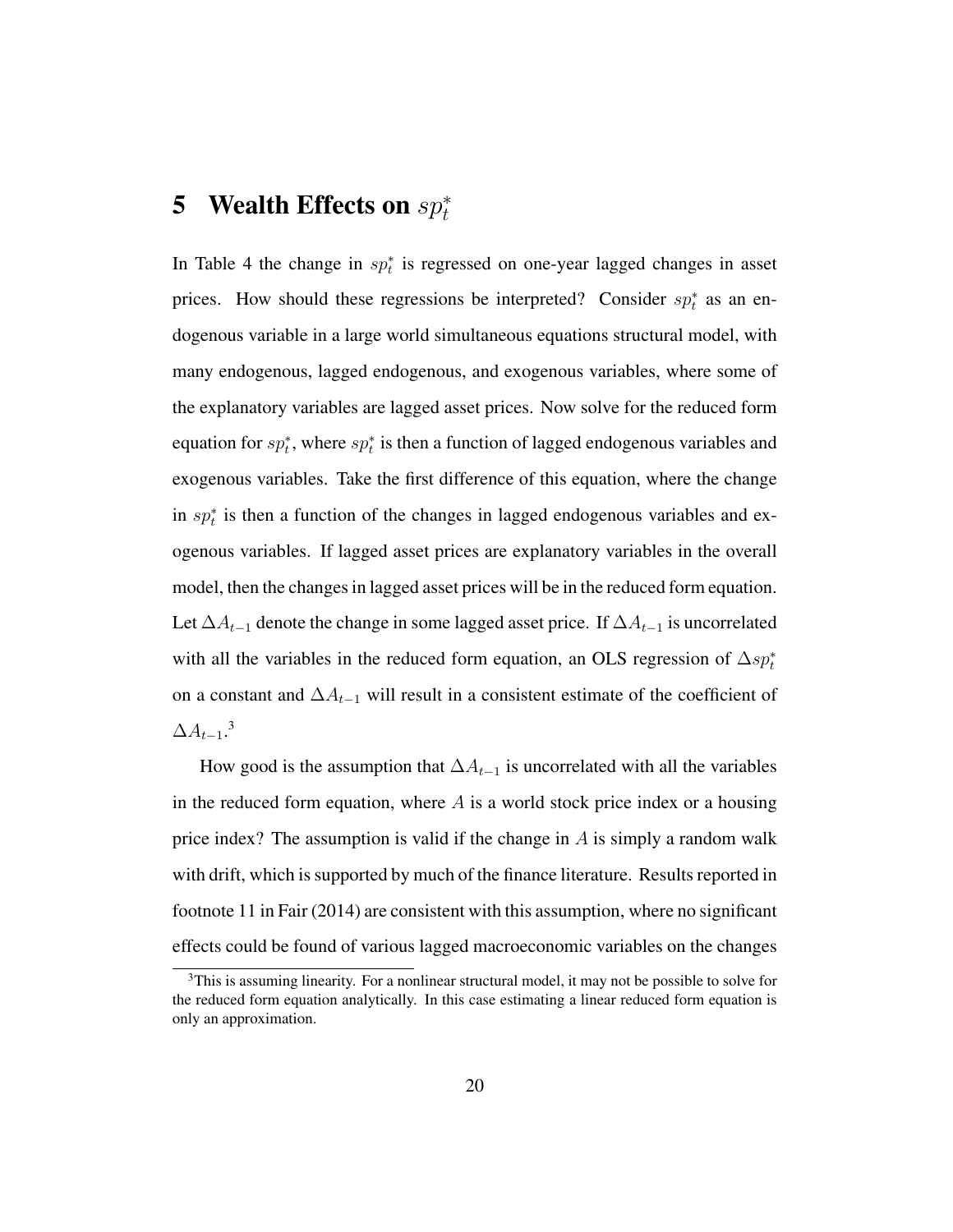| Table 4<br><b>Regression Results</b><br>$\Delta sp_t^*$ is the left-hand-side variable. |                         |                         |                         |                         |                           |  |
|-----------------------------------------------------------------------------------------|-------------------------|-------------------------|-------------------------|-------------------------|---------------------------|--|
|                                                                                         | (1)                     | (2)                     | (3)                     | (4)                     | (5)                       |  |
| constant                                                                                | 0.00085<br>(0.73)       | 0.00096<br>(0.87)       | 0.00125<br>(1.08)       | 0.00114<br>(0.88)       | 0.00116<br>(0.66)         |  |
| $\Delta MSCIZ_{t-1}$                                                                    | $-0.00128$<br>$(-5.97)$ |                         |                         |                         |                           |  |
| $\Delta SP1200ZQ_{t-1}$                                                                 |                         | $-0.00129$<br>$(-6.58)$ |                         | $-0.00139$<br>$(-6.28)$ | $-0.00129$<br>$(-6.39)$   |  |
| $\Delta SP500Z_{t-1}$                                                                   |                         |                         | $-0.00049$<br>$(-6.11)$ |                         |                           |  |
| $\Delta USHOUSE_{t-1}$                                                                  | $-0.03955$<br>$(-3.24)$ | $-0.03825$<br>$(-3.31)$ | $-0.04399$<br>$(-3.72)$ |                         | $-0.03845$<br>$(-3.25)$   |  |
| $\Delta WHOUSEQ_t$                                                                      |                         |                         |                         | $-0.00065$<br>$(-1.48)$ |                           |  |
| $\%\Delta WORLDY_{t-1}$                                                                 |                         |                         |                         |                         | $-0.0000322$<br>$(-0.15)$ |  |
| <b>SE</b>                                                                               | 0.00656                 | 0.00621                 | 0.00648                 | 0.00702                 | 0.00632                   |  |
| $R^2$                                                                                   | 0.692                   | 0.724                   | 0.699                   | 0.647                   | 0.724                     |  |
| DW                                                                                      | 1.66                    | 1.55                    | 1.84                    | 1.54                    | 1.54                      |  |

Estimation period: 1982–2013, 32 observations. OLS estimates. t-statistics are in parentheses. Range of  $sp_t^*$  is  $-0.0138$  to 0.0706.

in U.S. stock and housing prices. The results in Table 4 will thus be interpreted as roducing consistent coefficient estimates, subject to the nonlinear issue discussed in the previous footnote.

Equations (1), (2), and (3) in Table 4 use the U.S. housing price variable, USHOUSE. Each has a different stock price variable: MSCIZ, SP1200ZQ, and SP500Z, respectively, where SP1200ZQ is SP1200Z spliced from 1988 back using  $MSCIZ$ . The  $\mathbb{R}^2$ 's are remarkably high—0.692, 0.724, and 0.699 respectively, consistent with the plots in Figures 5 and 6. The largest  $\mathbb{R}^2$  is for  $SP1200ZQ$ , but they are all very close. Remember that  $SP500Z$  is for the United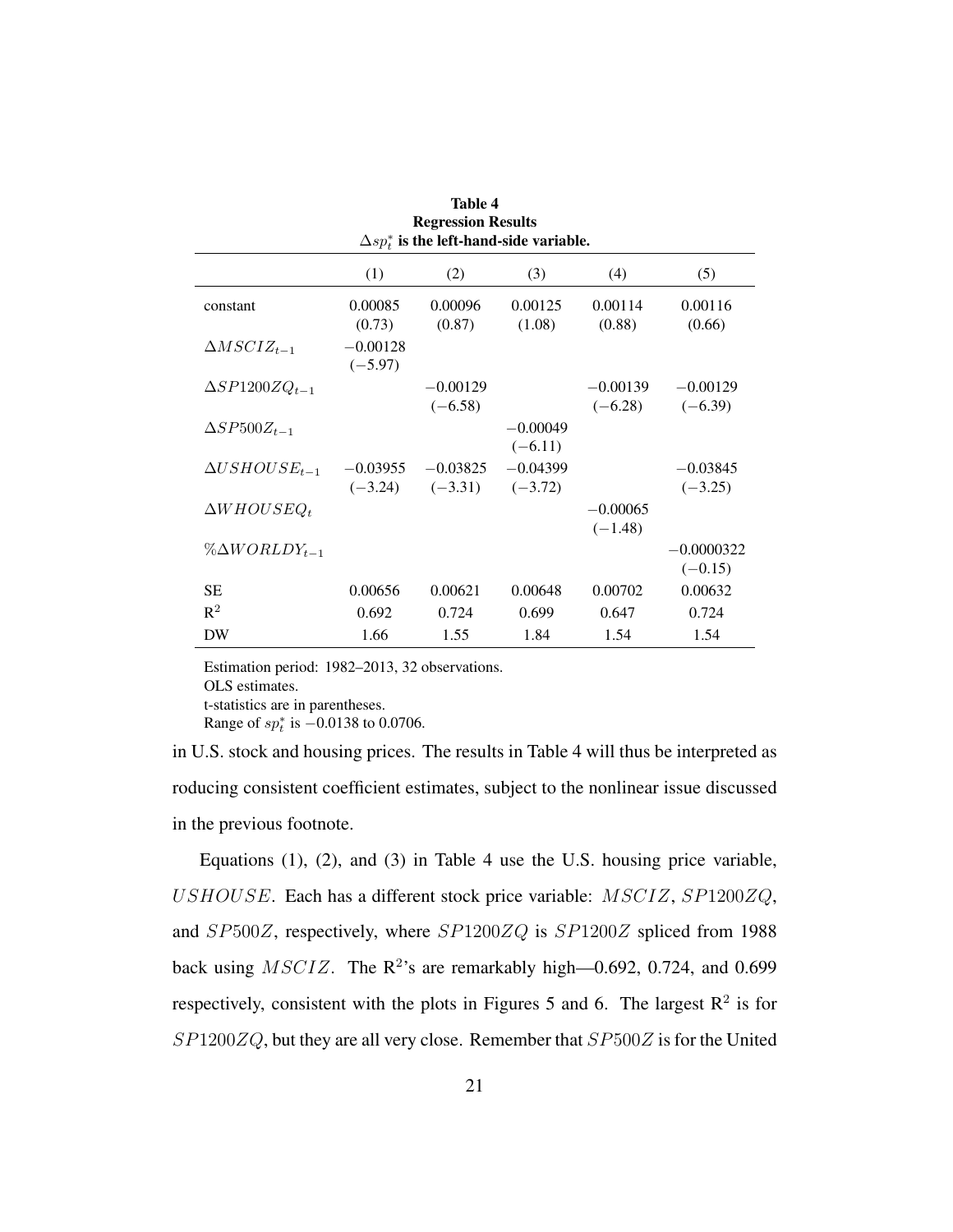States only. Given the high correlation between  $SP500Z$  and world stock prices, especially since 1997, using  $SP500Z$  in place of the world indices yields roughly the same results. The U.S. house price variable has a consistent coefficient estimate in all three regressions, and its coefficient estimate is little affected by which stock price variable is used.

Equation (4) is equation (2) with the spliced version of the world housing price variable replacing the U.S. housing price variable. Remember that the world variable tends to lag the U.S. variable by a year, and it was spliced from 1997 back using the U.S. variable lagged one year. It is thus entered with a subscript t in Table 4, although it is in effect lagged a year. The world variable does not work as well as the U.S. variable. The  $R^2$  has dropped from 0.724 to 0.647. One interpretation of this result is that the U.S. variable is a better measure of world housing prices than is the world variable derived from the OECD price-to-rent ratios.

Equation (5) is equation (2) with the lagged percentage change in world GDP added, denoted % $\Delta WORLDY_{t-1}$ , added. This variable is not significant and adds nothing to the explanatory power of the equation. It is not a good proxy for the other explanatory variables in the reduced form equation.

# 6 Implications

Given from Table 4 that about 70 percent of the variance of the change in the world private financial saving rate can be explained by the change in lagged asset prices, lagged values of wealth are likely to be important explanatory variables in aggregate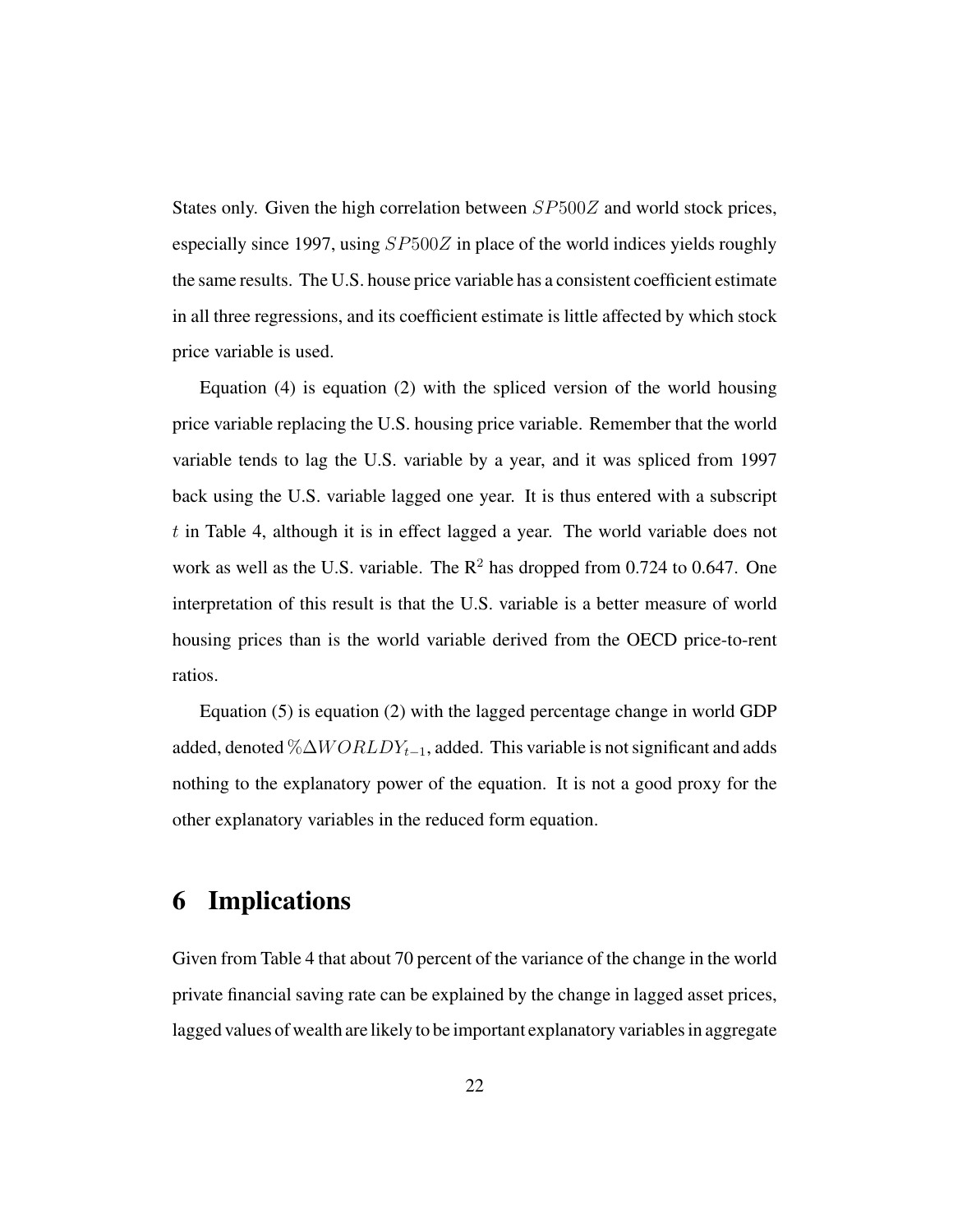consumption and investment equations in structural macroeconometric models, where wealth includes equity and houses. This is true for the U.S. equations in the mutlicountry econometric model used in Fair (2014).

The huge increase in  $sp_t^*$  in 2009 is an informative example of what the regression results are picking up. Consider Figures 5 and 6. In 2008 (remember that the asset prices are lagged once in the figures) both stock prices and housing prices fell dramatically. This is contrary to a number of other years in which they moved in opposite directions. The regression results are picking up the fact that these two falls preceded the huge increase in  $sp_t^*$  in 2009—an increase larger than any of the other increases in the sample period.

A theory consistent with the results in Table 4 is that world asset-price changes like stock-price changes affect world consumption through wealth effects and affect world investment through cost of capital effects. The simple life cycle model, for example, says that an unanticipated increase in wealth leads, other things being equal, to an increase in consumption. According to this theory, the large fluctuations in  $sp<sub>t</sub><sup>*</sup>$  since 1995 are driven in part by the large fluctuations in world asset prices during this period. This theory relies on asset-price changes being exogenous to the households' and firms' decision making processes: asset prices change for some reason independent of these processes, and after the asset-price changes, households and firms respond.

Another possible theory is one in which there is an exogenous change in households' and firms' expectations of some future variable, like future productivity, and this leads them to both bid asset prices up or down and to change consumption and investment. If productivity is expected to be higher in the future than originally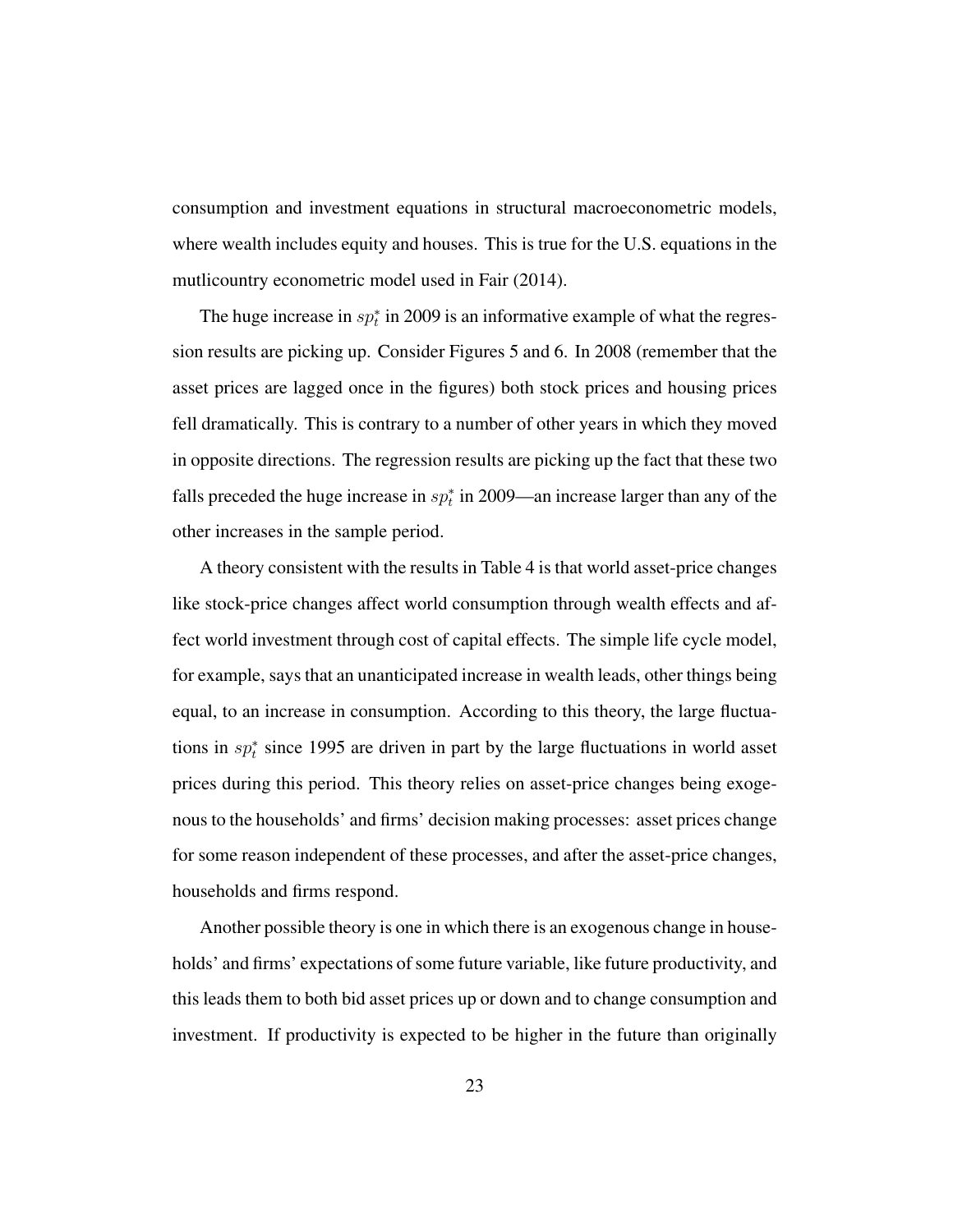thought, this would lead households to bid asset prices up and increase consumption at the same time. Lantz and Sarte (2001) have a general equilibrium model in which this effect is at work. In this theory asset-price changes do not cause consumption and investment changes, since all three are determined by changes in expectations. In this case it does not make sense, for example, to talk about the marginal propensity to consume out of wealth.

There are, of course, other variables in the reduced form equation for  $sp_t^*$ . These are likely to include current exogenous fiscal-policy variables and various lagged endogenous variables. If, for example, the monetary policy rule for a country has the lagged value of the country's unemployment rate as an explanatory variable, the lagged value of the unemployment rate will be in the reduced form equation for  $sp_t^*$ . This being said, the best explanation of  $sp_t^*$  is likely to come not from estimating a reduced form equation but from estimating a multicountry structural model and then solving for  $sp_t^*$ . What is dramatic about the results in Table 4 is that so much of the variance of  $\Delta sp_t^*$  can be explained by simply the lagged changes in stock prices and housing prices.

If asset-price changes (or forces like changes in productivity expectations that drive asset-price changes) are essentially unpredictable, then the present results suggest that much of the change in  $sp_t^*$  is unpredictable. In a complete structural model some of the change in  $sp_t^*$  would be predictable because it would depend on various exogenous and lagged endogenous variables, including various exogenous fiscal-policy variables. The main message here is that so much of the change in  $sp<sub>t</sub><sup>*</sup>$  seems to be driven by (unpredictable) changes in asset prices.

If the forces behind asset-price changes are largely unpredictable, this does not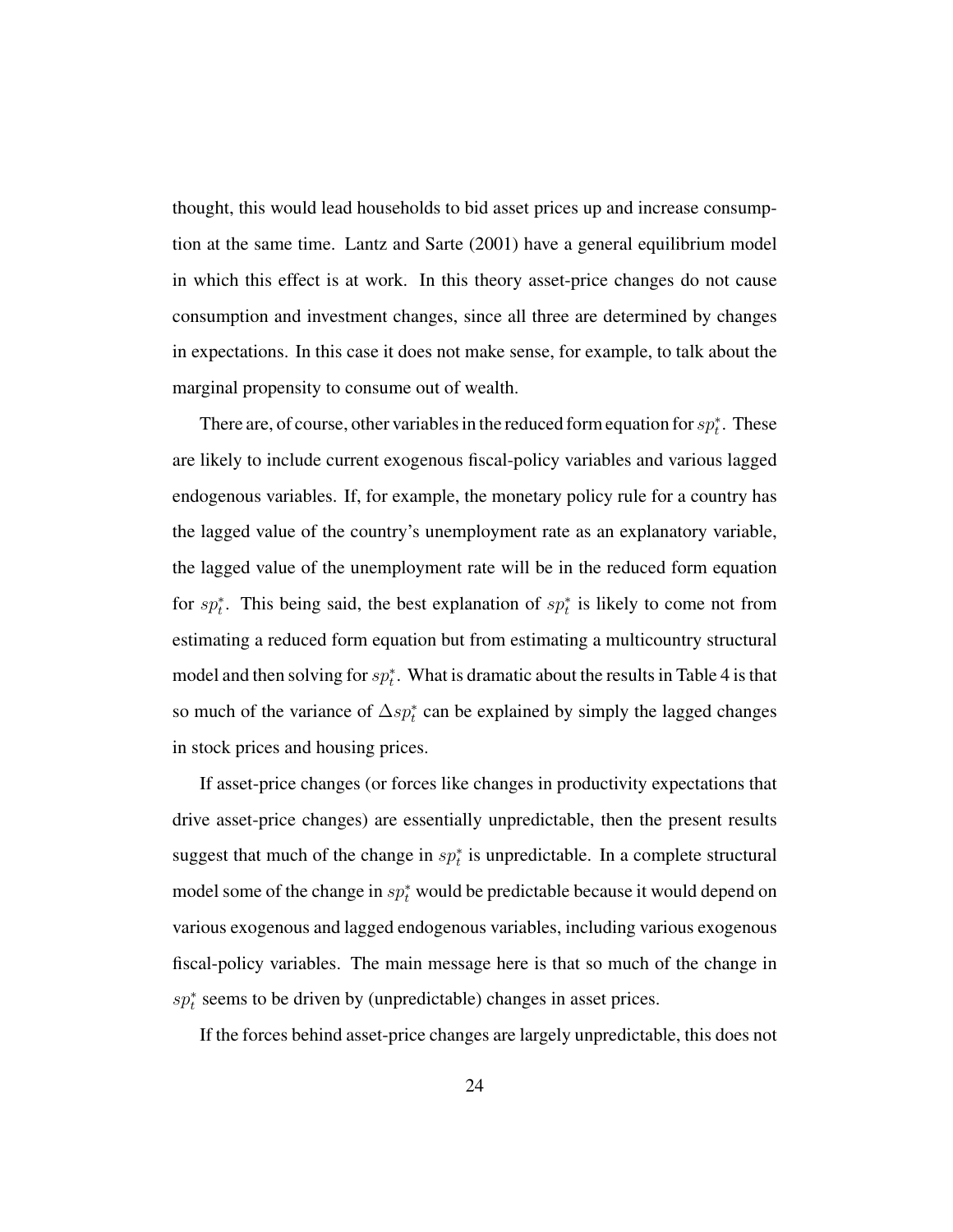necessarily mean that policy makers have no ability to affect these changes. Take the huge boom in U.S. stock prices between 1995 and 2000. Many people thought at the time that this boom was a stock market bubble, but this did not appear to be the Fed's view. Alan Greenspan talked about a new age of productivity, and the Fed lowered interest rates during certain bad times in the stock market.<sup>4</sup> The view among many was that there was a "Greenspan put" regarding stock prices. It is possible that the Fed could have curtailed this boom by raising (or not lowering) interest rates and margin requirements. Policy actions like these are themselves unpredictable, and thus changes in stock prices and housing prices can be unpredictable even though they are influenced by (unpredictable) policy actions.

Another example is the lack of much regulation of the U.S. housing market during the boom in housing prices between the late 1990s and 2006. Had there been more regulation, housing prices may not have risen as much as they did. The bailout of financial institutions during the 2008–2009 recession is also a policy action that may affect stock prices.

Therefore, to the extent that the large fluctuations in  $sp*$  since 1995 are undesirable, policy actions or lack thereof may bear part of the blame.

<sup>4</sup>Perhaps the most dramatic Fed action in this period was the surprise lowering of the federal funds rate on October 15, 1998. The U.S. stock market was down from its highs in late September, and the Fed cited unsettled conditions in financial markets as one of the reasons for the decrease. This resulted in a huge increase in stock prices after the announcement.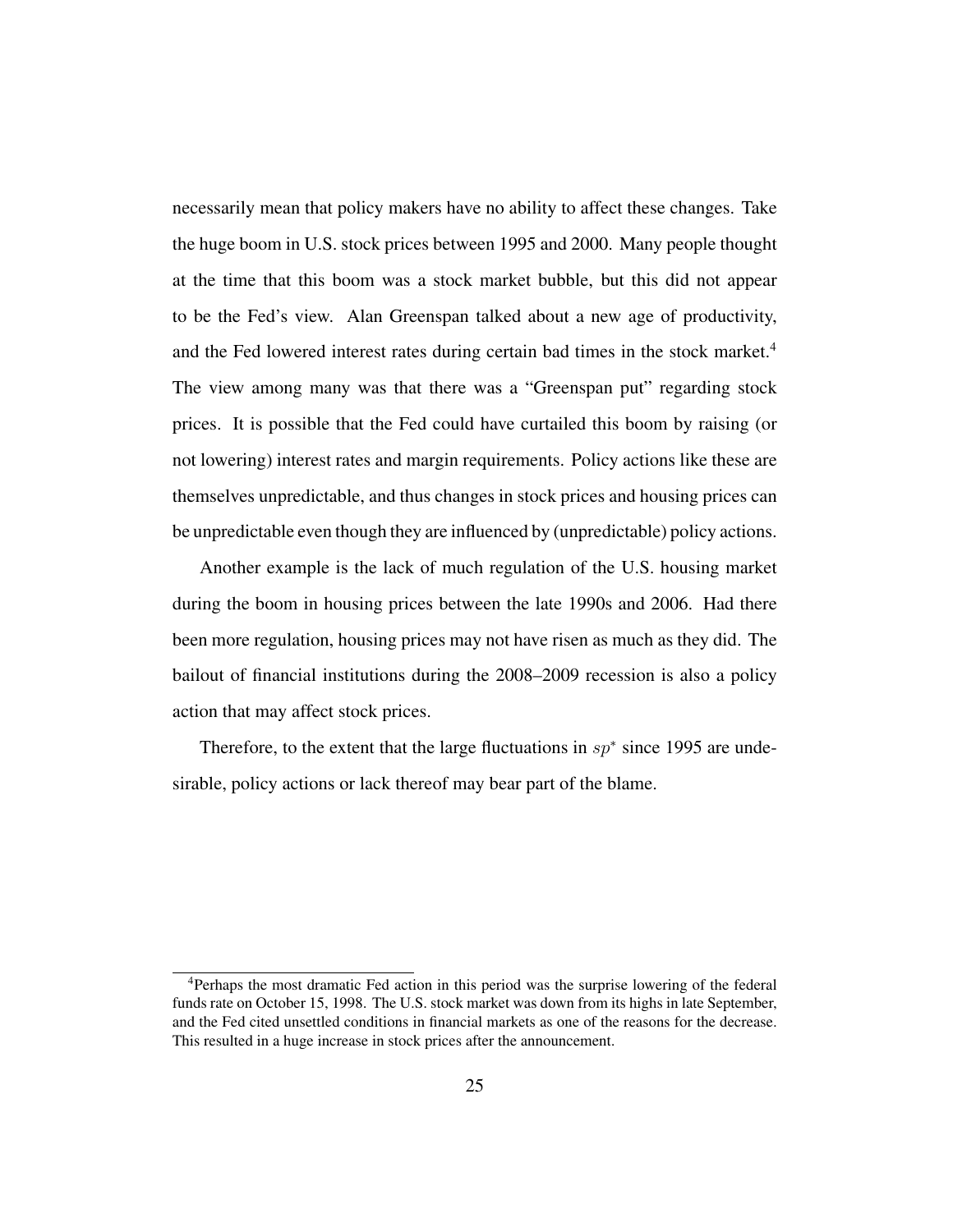# 7 Conclusion

Since the world government financial saving rate,  $sg_t^*$ , is  $-sp_t^*$  aside from measurement error, the above discussion about  $sp_t^*$  also pertains to  $sg_t^*$  with the sign reversed. Under the first theory an increase in world asset prices stimulates consumption and investment and leads to a fall in  $sp_t^*$  and thus a rise in  $sg_t^*$ . The main reason for the rise in  $sg_t^*$  is the increase in taxes due to the more expansive world economy. Under this theory the behavioral changes caused by the increase in asset prices are increases in private consumption and investment. Governments play a passive role.  $sg_t^*$  changes because taxes change. It could be that an increase in asset prices leads to a decrease in discretionary government spending and/or an increase in discretionary tax rates, but this is probably quantitatively small. The driving force behind the large government deficits in the world in 2009 is likely the huge fall in world equity and housing prices that led to large decreases in private consumption and investment. Under the second theory the driving force is a change in expectations that led directly to large decreases in asset prices, consumption, and investment.